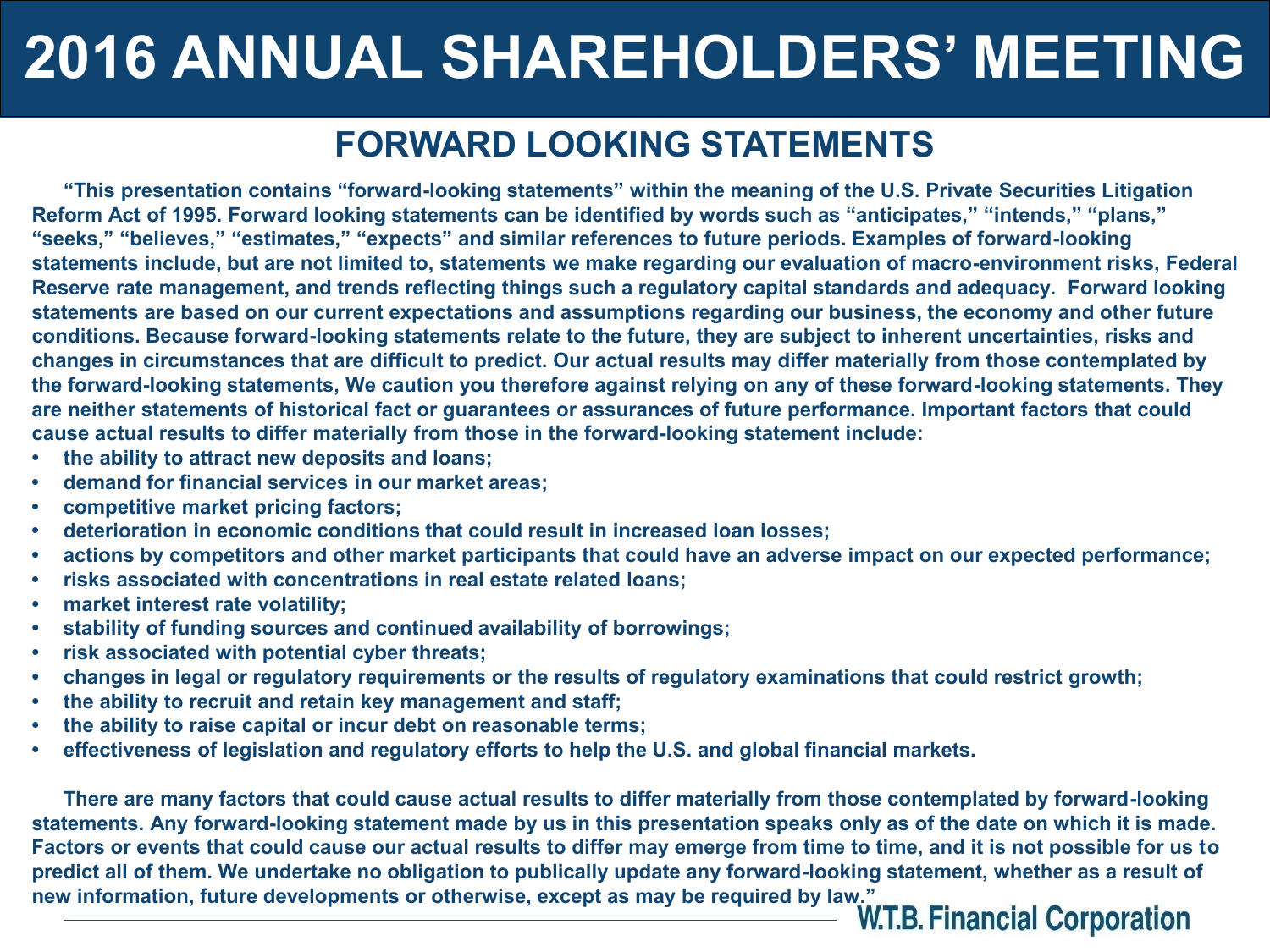### **GEOGRAPHY AND MISSION**

### **Our Mission W.T.B. Financial Corporation**



 **"We will be the best at understanding and meeting the financial needs of our strengths as a community bank on relationships with us.**  e will be the best at understan<br>meeting the financial needs of<br>stomers. We will focus our un<br>rengths as a community bank<br>ving those customers who per<br>istinct value in building long-<br>relationships with us.<br>will be empowered **customers. We will focus our unique serving those customers who perceive a distinct value in building long-term** 

 **We will be empowered to act on behalf of Washington Trust to meet our customers' needs and will have the competencies to fulfill this mission. We will conduct ourselves in accordance with our guiding principles.** 

 **We will organize and manage to best and to ensure the long-term viability of support one another in these efforts the Bank."**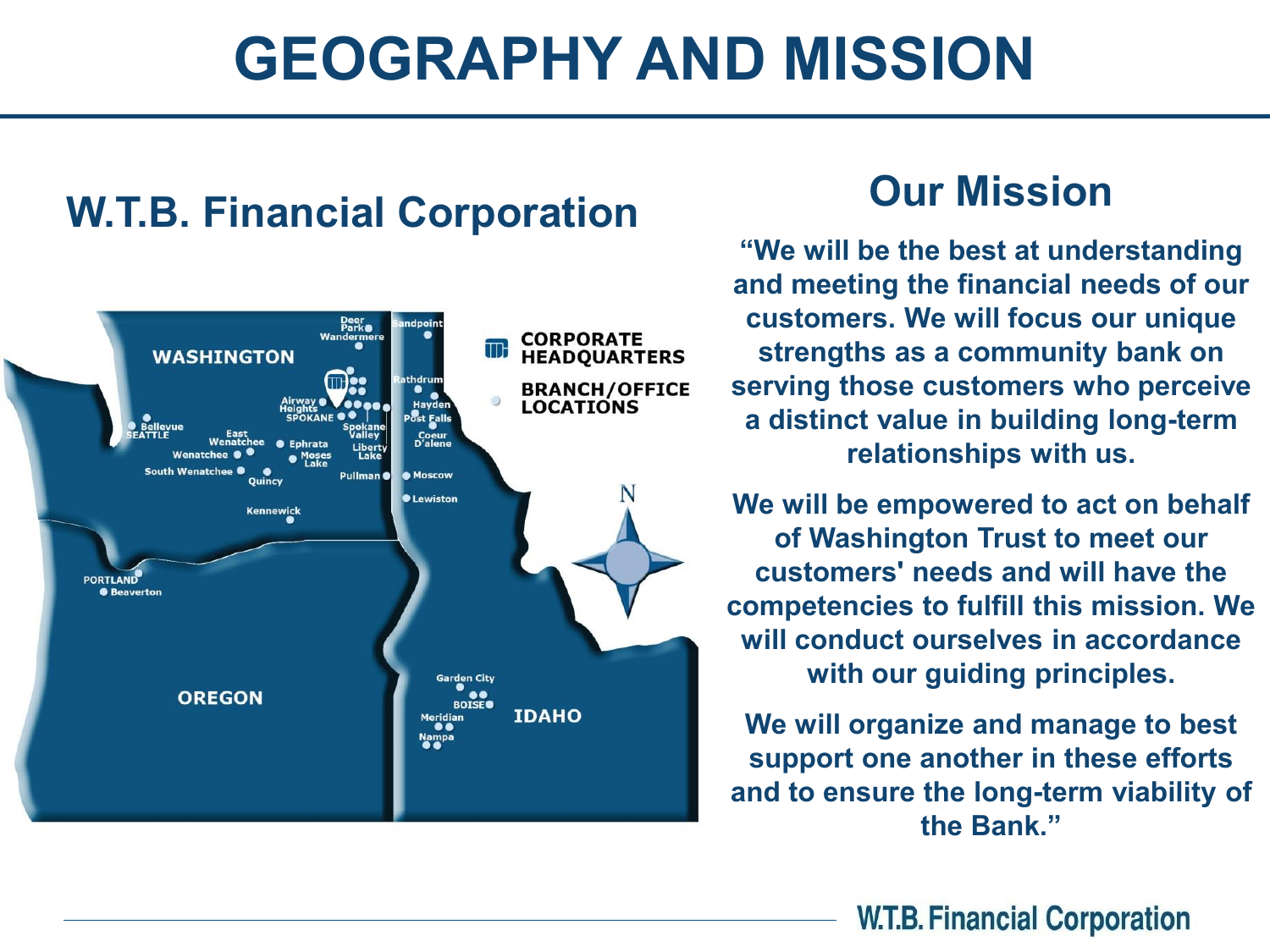### **COMPANY OVERVIEW**

|                                                                | <b>W.T.B. FINANCIAL CORPORATION</b>                                                                                                                                                                                                                                        |  |  |  |  |  |  |
|----------------------------------------------------------------|----------------------------------------------------------------------------------------------------------------------------------------------------------------------------------------------------------------------------------------------------------------------------|--|--|--|--|--|--|
| <b>Demographics</b>                                            | W.T.B. Financial Corporation is the parent company<br>Washington Trust Bank is the primary subsidiary<br>Shares listed on the OTC Pink Marketplace: www.otc markets.com<br><b>WTBFA -- Class A shares</b><br><b>WTBFB -- Class B shares</b>                                |  |  |  |  |  |  |
| <b>History</b>                                                 | Over 100 years of banking history in the Pacific Northwest<br>1983: \$500 million in assets<br>1994: \$1 billion in assets<br>2015: \$5 billion in assets                                                                                                                  |  |  |  |  |  |  |
| <b>Diversified</b><br>Geography                                | Headquarters is Spokane, Washington<br>Operate across 3 states (WA, OR and ID)<br>Historical markets: Spokane, North Idaho and Central Washington<br>Growth markets: Puget Sound, Portland and Boise                                                                       |  |  |  |  |  |  |
| <b>Relationship</b><br><b>Banking</b><br><b>Business Model</b> | Community bank serving people, businesses and community organizations<br>Conservative and disciplined bankers<br>Relationship banking/Organic growth orientation<br>Commercial, private and retail banking divisions<br>Wealth management division, including trust powers |  |  |  |  |  |  |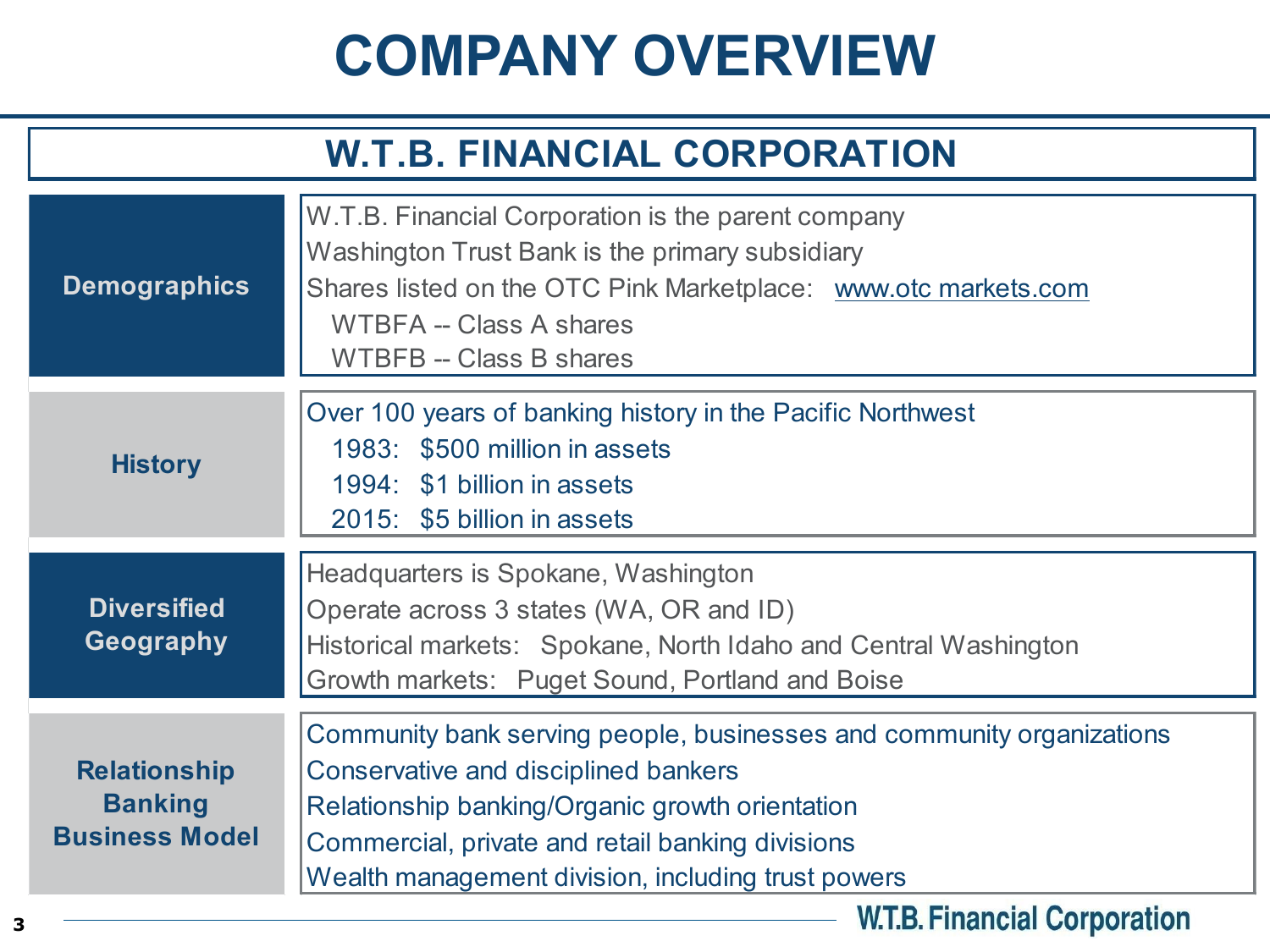### **RELATIONSHIP BANKING**<br> **Relationship banking requires...**<br>
A high degree of customer focus

### • **Relationship banking requires…**

- **A high degree of customer focus**
- **High caliber professional bankers**
- **Empowered employees**
- **Decentralized decision-making**
- **First-rate financial solutions**
	- **Customized to meet client needs**
	- **Standardized to be efficient and scalable**
- High caliber professional<br>Empowered employees<br>Decentralized decision-ma<br>First-rate financial solutio<br>• Customized to meet c<br>• Standardized to be eff<br>Customers that value thei<br>Relationship banking is...<br>Career enhancing for • **Customers that value their relationship with us**

### • **Relationship banking is…**

- **Career enhancing for our employees**
- **Valued by our customers**
- **A high value business model for our shareholders**
- **Efficient path for growth**
- **A model that preserves company culture**  $\bullet$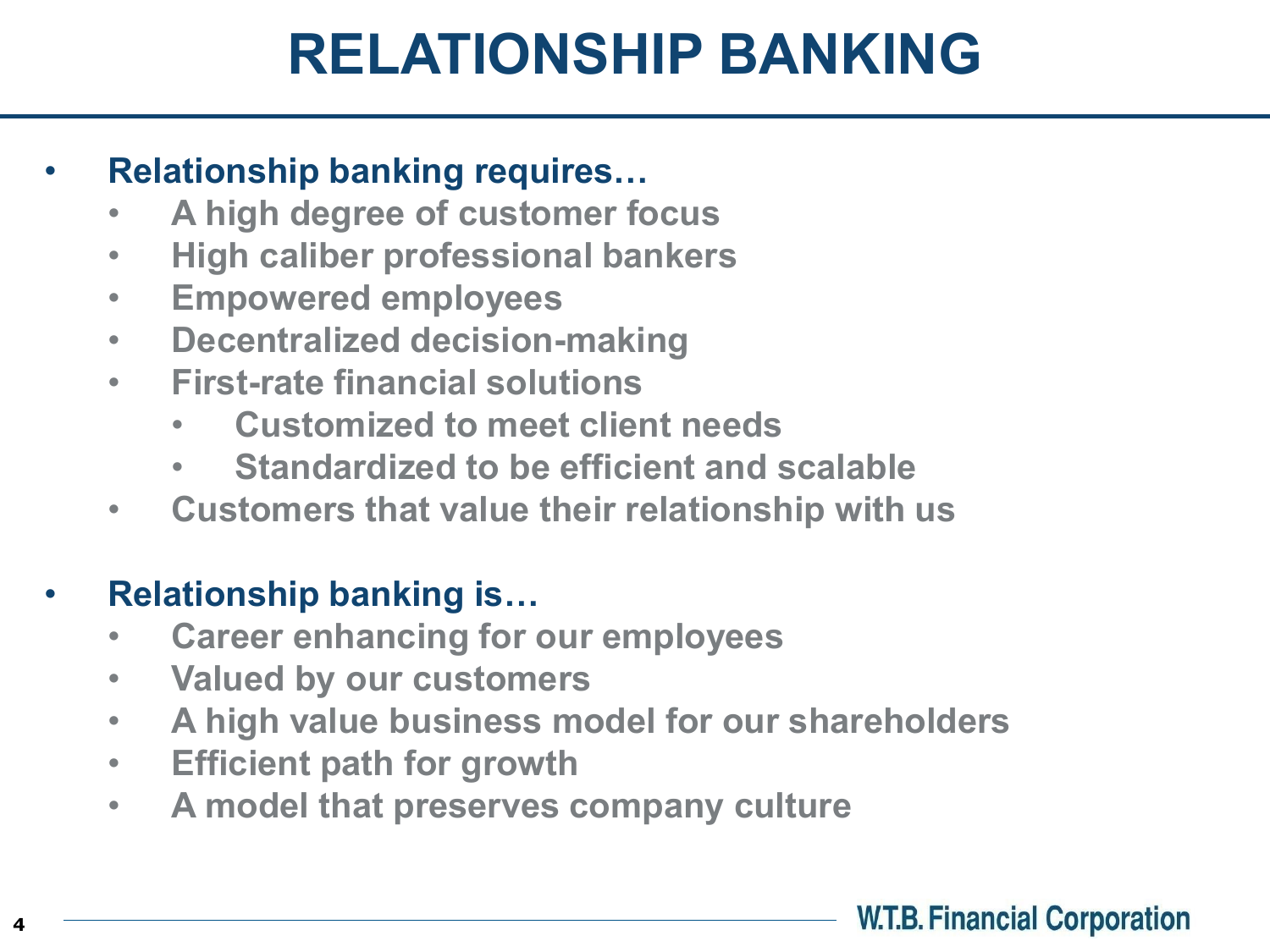### **2015 PERFORMANCE OVERVIEW**

### **2015 FINANCIAL POSITION AND PERFORMANCE**

| <b>Balance Sheet</b>    | Deposit growth of \$458 million, or 11.2% drove strong asset growth<br>Assets finished the year at \$5.3 billion, a new Company record<br>Loans grew \$206 million and bonds/investible cash grew \$349 million<br>Total shareholders' equity grew \$23 million to \$464 million (SBLF redemption)<br>Common shareholders' equity increased \$42 million, or 10.0% |
|-------------------------|--------------------------------------------------------------------------------------------------------------------------------------------------------------------------------------------------------------------------------------------------------------------------------------------------------------------------------------------------------------------|
| <b>Earnings</b>         | Earnings increased \$4.5 million, or 10.7% to \$46.4 million<br>Net interest income grew \$8.0 million, or 5.1% to \$163.8 million<br>Diluted earnings per share increased \$1.80, or 11.1% to \$18.01<br>Book value per share increased \$15.86, or 9.6% to \$180.79                                                                                              |
| <b>2015 Performance</b> | Net interest margin declined 15 bps to 3.42%<br>Return on assets increased 2 bps to 0.94%<br>Return on shareholders' equity increased 98 bps to 10.12%<br>Common shareholder dividends increased \$0.32 per share, or 13.3% to \$2.72                                                                                                                              |
| <b>Risk Profile</b>     | Capital exceeds regulatory minimums and internal targets<br>Asset quality is high with historically low non-performing assets<br>Allowance for loan losses is substantial at 2.39% of loans<br>Liquidity levels are high with a Liquidity Ratio of 24.8%                                                                                                           |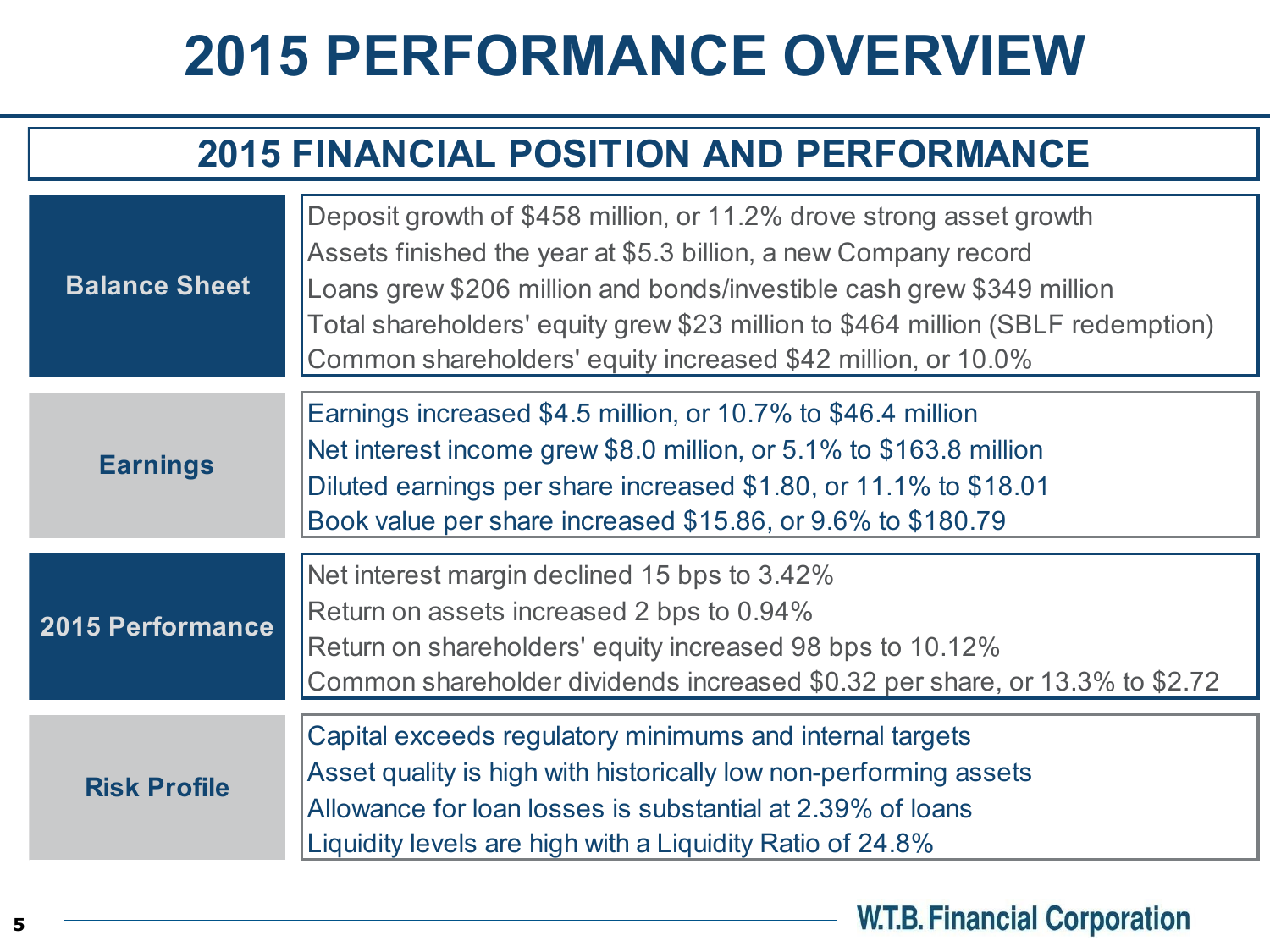### **MAJOR INDUSTRY THEMES**

- **Credit recovery from financial crisis is complete**
	- **Industry NPA's to assets < 1.00% (peak ~ 3.45% in 2010)**
	- Industry NPA's to assets < 1.00% (pea<br>Number of problem institutions = 183<br>Industry ALLL to loans = 1.34% • **Number of problem institutions = 183 (peak = 884 in 2010)**
	- **Industry ALLL to loans = 1.34%**
- • **Low rate environment weighs on profitability**
	- **Industry NIM 3.07% in 2015 (peak ~ 4.00% in 2002)**
	- **Industry Return on Assets = 1.04% (peaked at 1.38% in 2003)**
- in 2015 (peak<br>Assets = 1.04<br>challenge and<br>i falls equally • **Regulatory burden a challenge and opportunity**
	- **Compliance burden falls equally across community banks**
	- **Costs are real in terms of headcount, systems and time**
	- **We have scale, expertise and commitment to meet responsibilities**
- **Industry consolidation accelerates** 
	- **Down 4%, or 300 banks +/- per year (2009 – 2015)**
	- **Down 2,300 banks since financial crisis to 6,200**  $\bullet$
- **FinTech revolution reshaping banking**
	- **Disrupters**

**6** 

 **Source for industry performance: FDIC website** • **Strategic partners**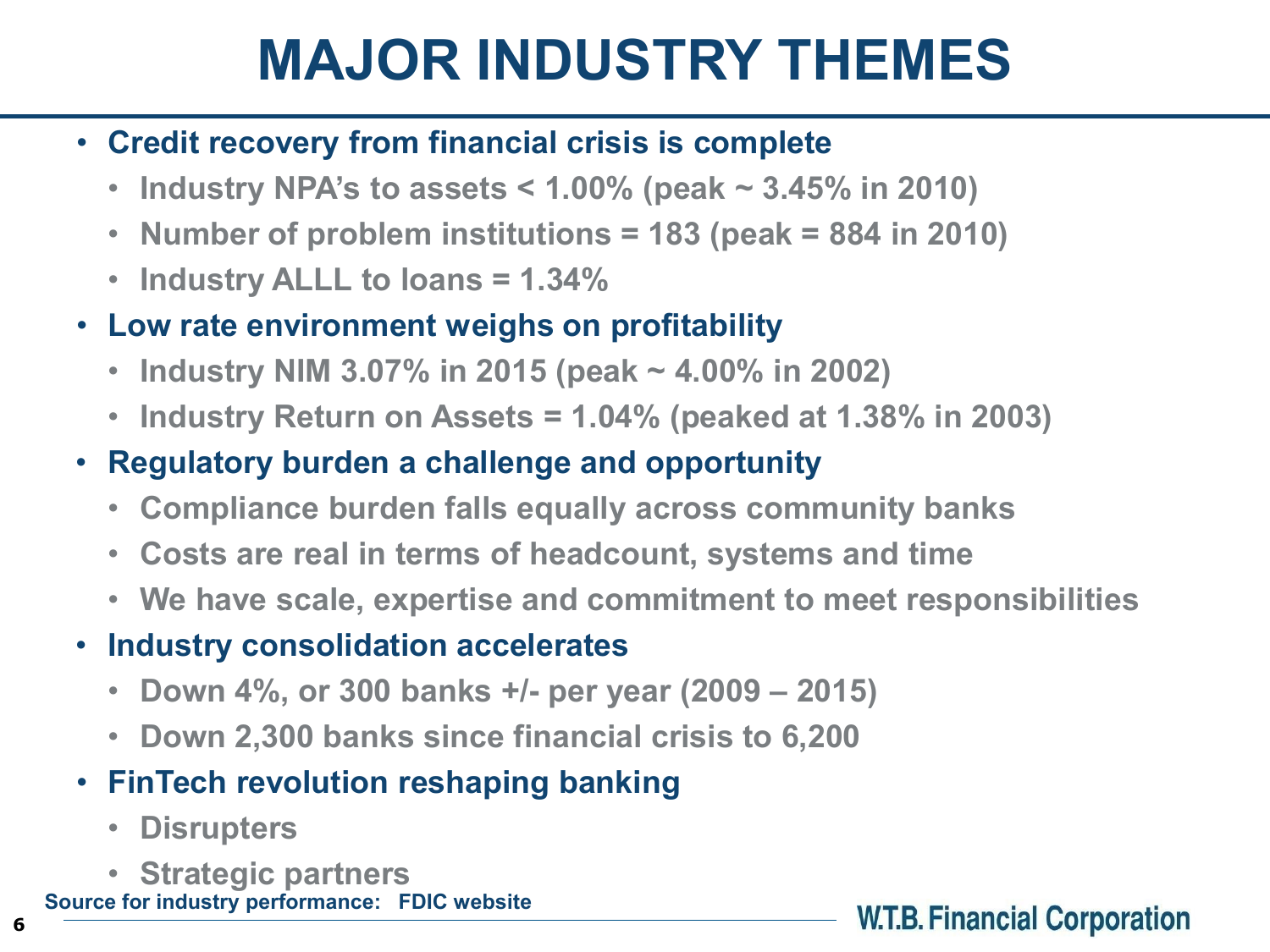# **2015 INDUSTRY PERFORMANCE**<br> **Earnings:**<br>
try earnings = \$164 billion, up \$11 billion, or 7.5%<br>
her revenues and lower operating expenses<br>
<u>est</u> by higher provision expense<br>
<u>rest by higher provision</u> expense<br>
<u>rest stest:</u>

### **Industry Earnings:**

- • **Industry earnings = \$164 billion, up \$11 billion, or 7.5%**
	- **Higher revenues and lower operating expenses**
	- **Offset by higher provision expense**

- **Industry Balance Sheet:**  • **Deposits = \$12.2 trillion, up \$426 billion, or 3.6%**
- **Assets = \$16.0 trillion, up \$414 billion, or 2.7%**
- **Loans = \$8.8 trillion, up \$530 billion, or 6.4%**
- **Equity = \$1.8 trillion, up \$61 billion, or 3.5%**

### **Industry Performance and Risk Metrics:**

- **Noncurrent loans + OREO to assets = 0.96% (peak of 3.37% in 2009)**
- **Loan loss allowance = \$119 billion, or 1.34% of loans**
- **Net Interest Margin = 3.07%, down 7 bps**
- **Return on assets = 1.04%, up 3 bps**
- **Return on equity = 9.31%, up 30 bps**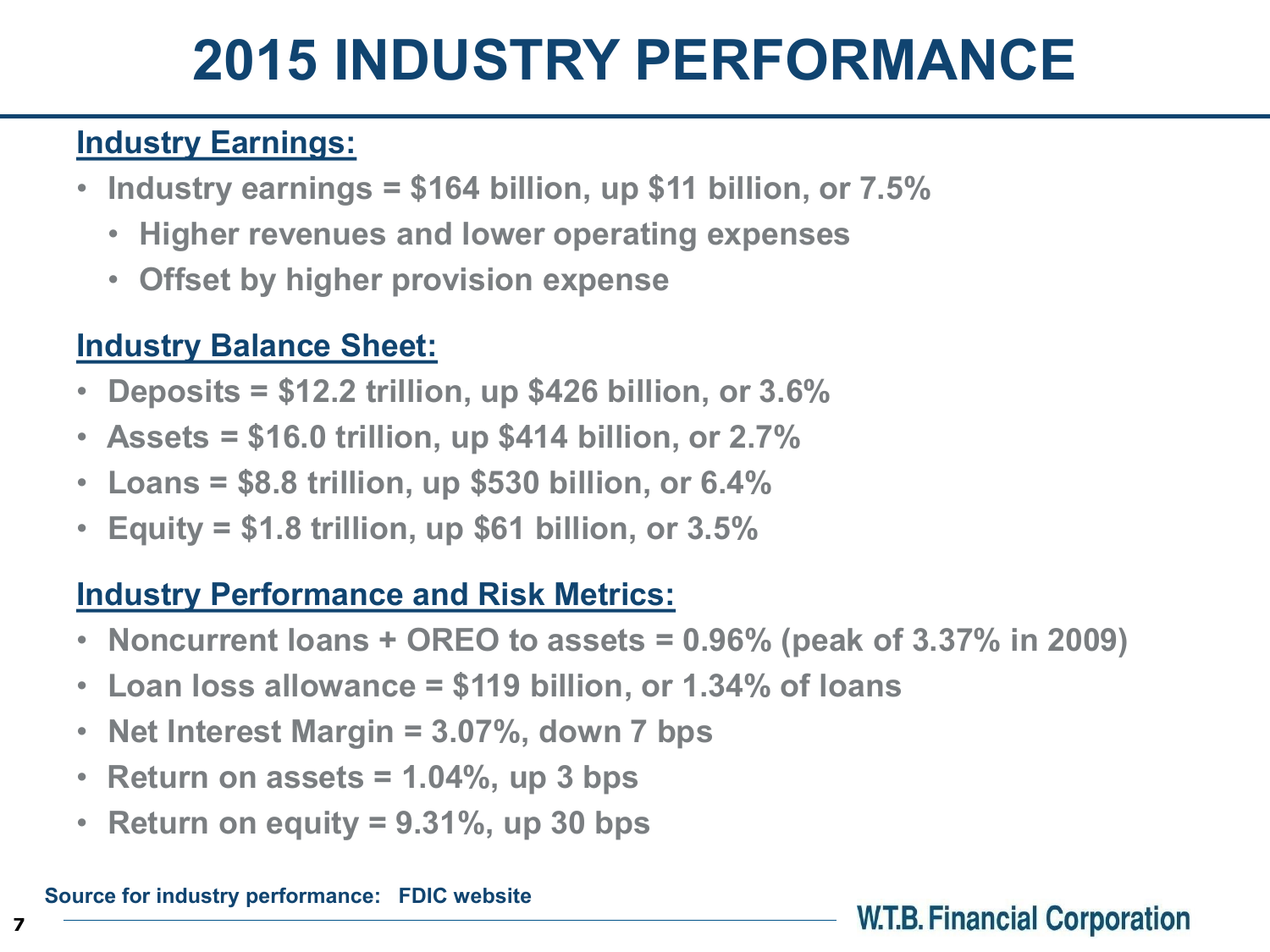### **INDUSTRY CONSOLIDATION CONTINUES…**

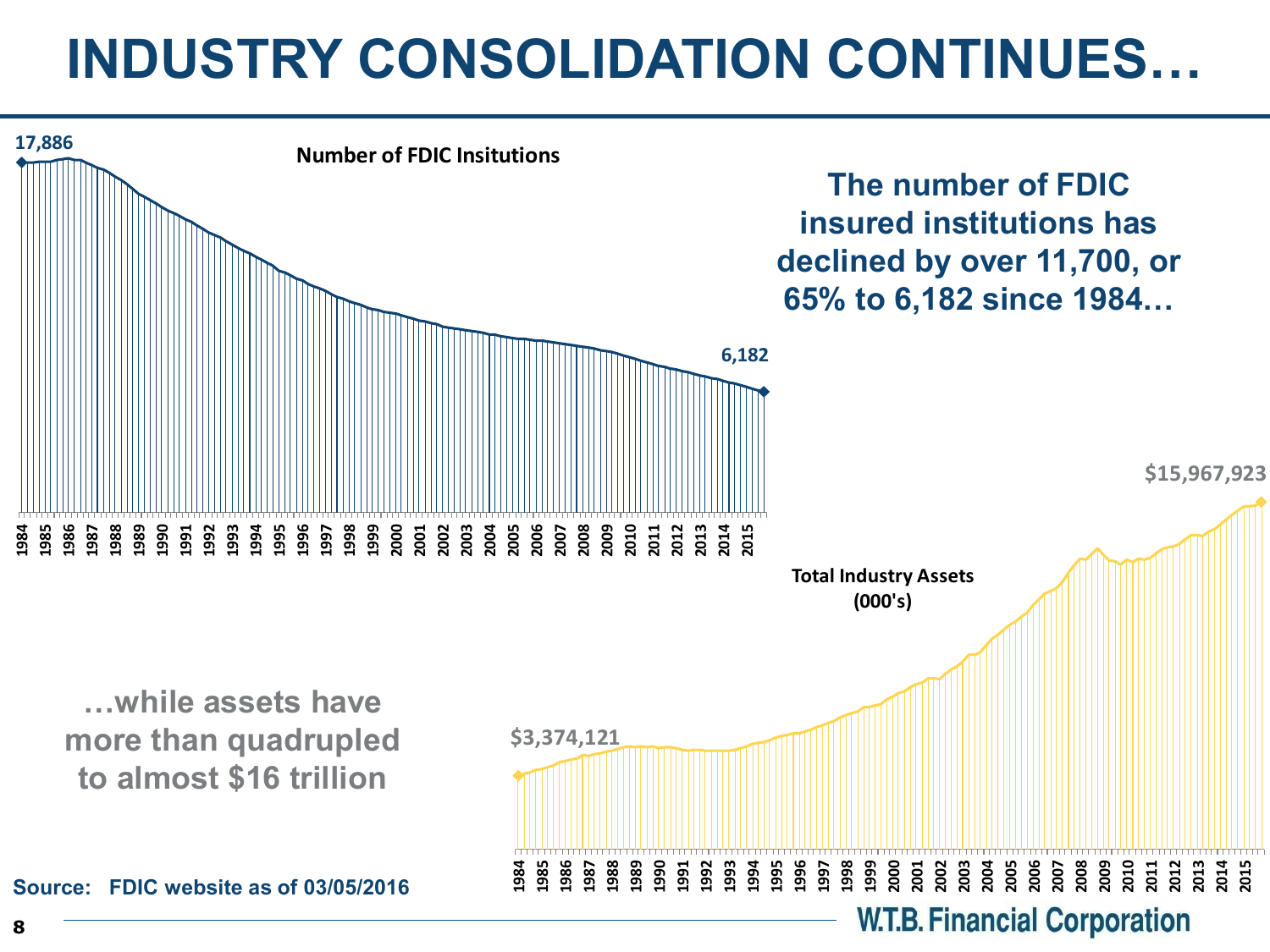### **IMPACTING THE SMALLEST BANKS**



 **Source: FDIC website as of 03/05/2016**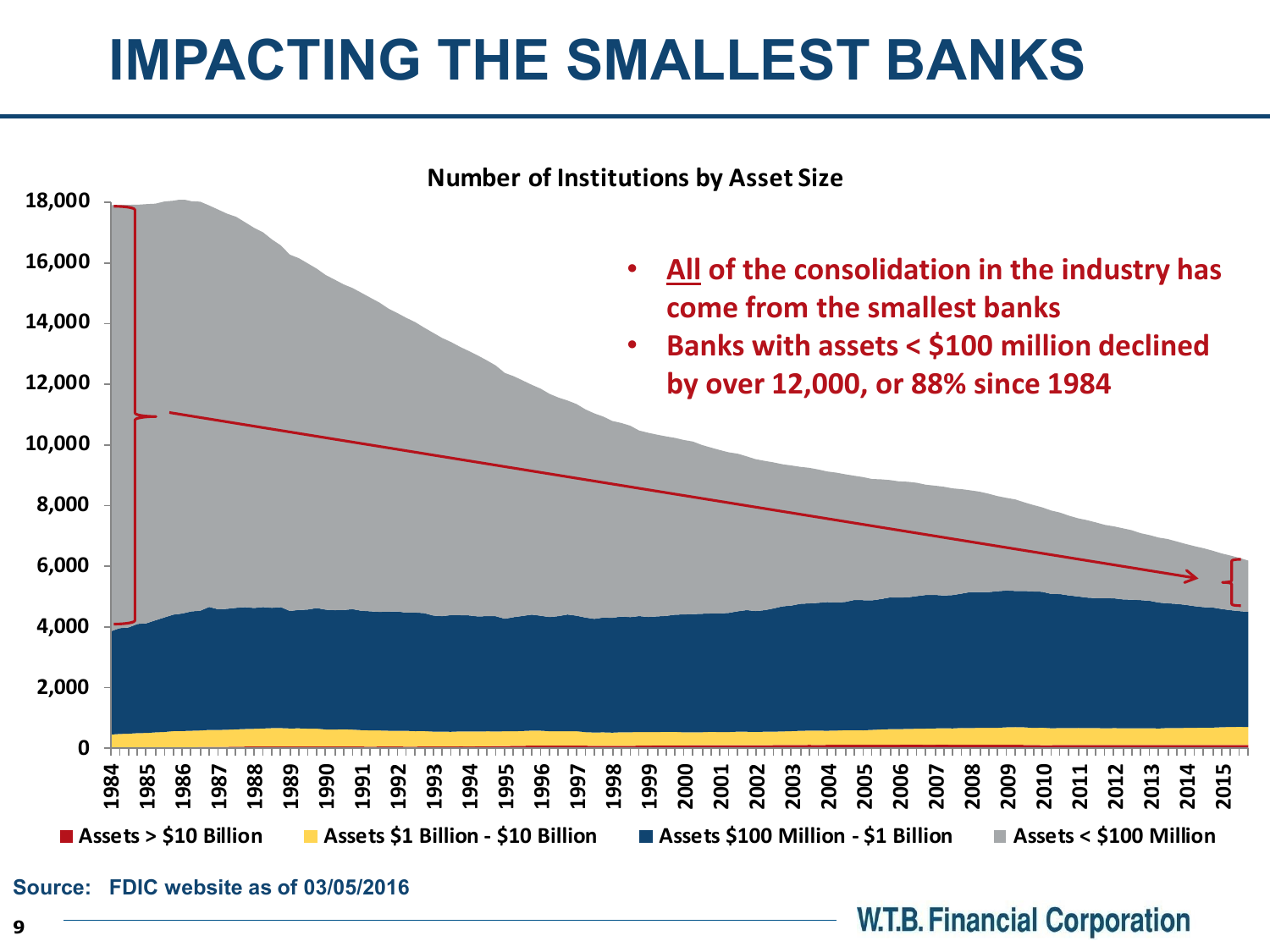### **PROBLEM BANK LEVELS NORMALIZED**

### **Number of FDIC-Insured "Problem" Institutions**

2007-2015



### **Source: FDIC website as of 03/05/2016**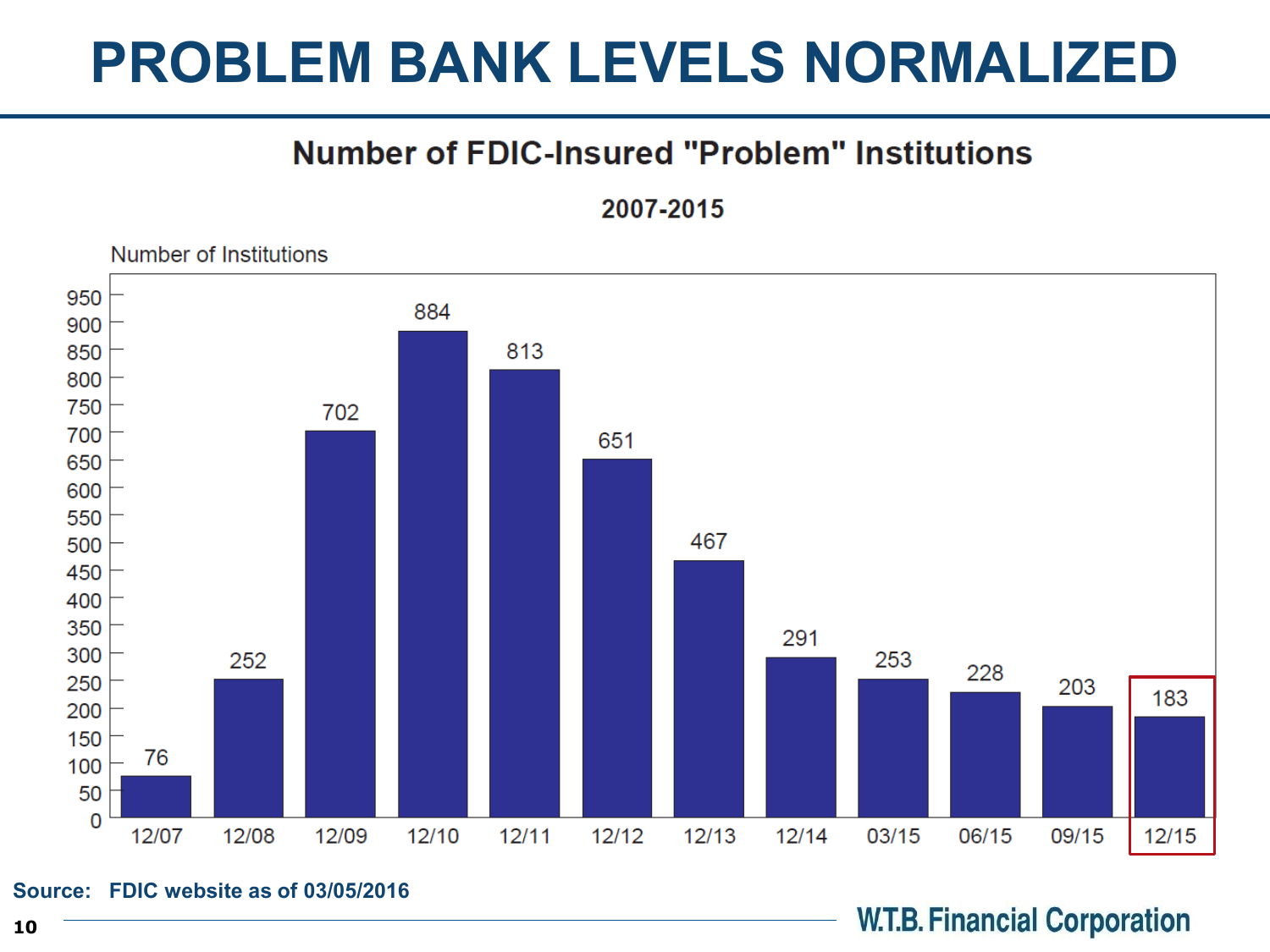### **INDUSTRY ASSET QUALITY NORMALIZED**



 **Source: FDIC website as of 03/05/2016**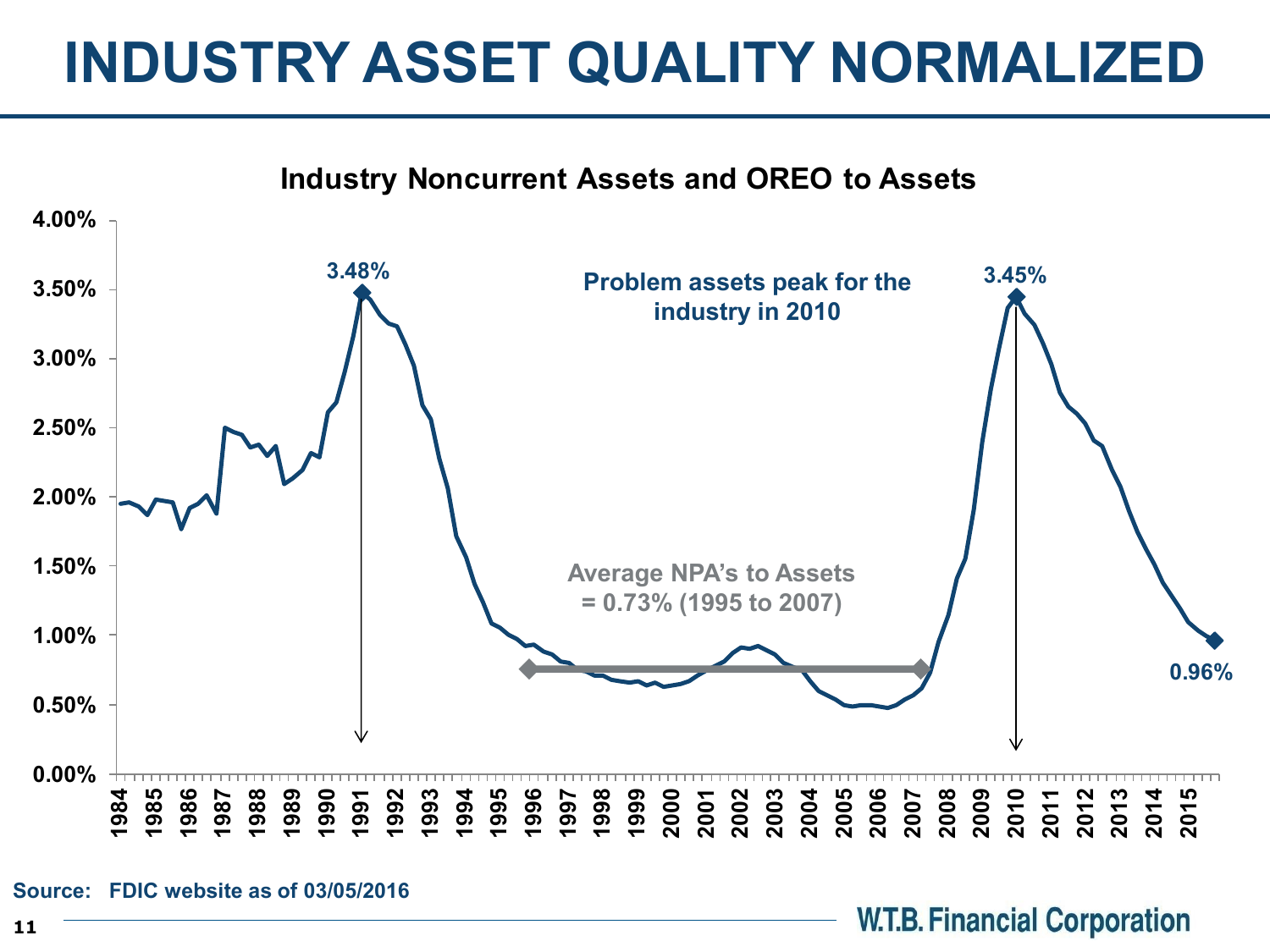

 **Source: FDIC Quarterly Bank Performance Data as of Fourth Quarter 2015**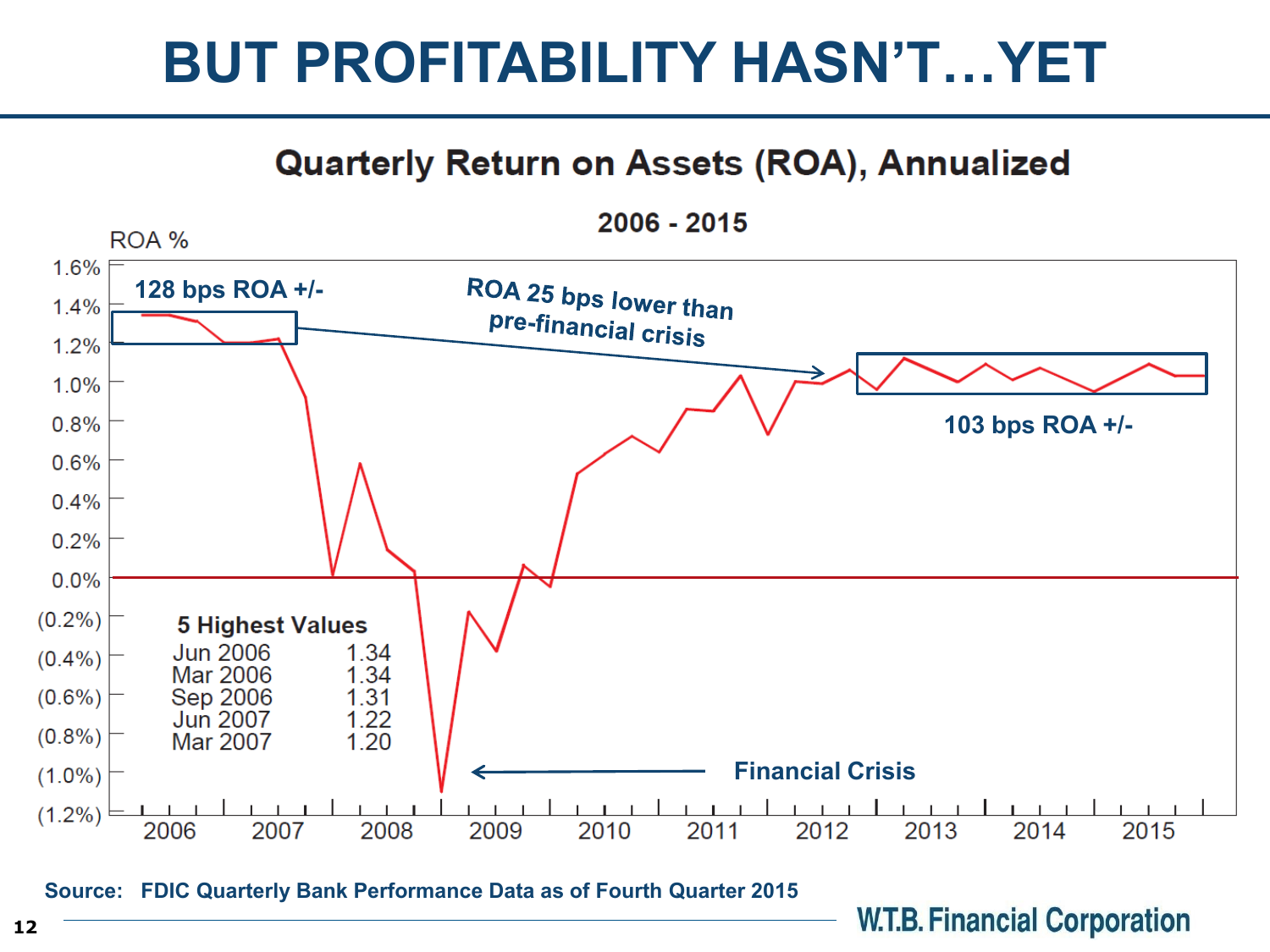### **2015 STATE PERFORMANCE COMPARISON**

|                                            |                   | <b>WASHINGTON</b> |                  | <b>INDUSTRY</b> |                   | <b>2015 STATE-WIDE COMPARISON</b> |       |               |       |               |  |
|--------------------------------------------|-------------------|-------------------|------------------|-----------------|-------------------|-----------------------------------|-------|---------------|-------|---------------|--|
| <b>KEY PERFORMANCE MEASURE</b>             | <b>TRUST BANK</b> |                   | <b>FDIC DATA</b> |                 | <b>WASHINGTON</b> |                                   |       | <b>OREGON</b> |       | <b>IDAHO</b>  |  |
| # of Institutions                          |                   |                   |                  | 6,182           |                   | 52                                |       | 25            |       | 12            |  |
| Total Assets (\$ in millions)              | \$                | 5,301             | \$               | 15,967,000      | \$                | 66,950 \$                         |       | $32,838$ \$   |       | 5,210         |  |
| Assets per Institution (\$ in millions)    | \$                | 5,301             | \$               | 2,583           | \$                | $1,288$ \$                        |       | 1,314         | \$    | 434           |  |
| <b>PERFORMANCE RATIOS (YTD)</b>            |                   | <b>Actual</b>     |                  | Average         |                   | <b>Median</b>                     |       | <b>Median</b> |       | <b>Median</b> |  |
| Net Interest Margin (%)                    |                   | 3.43%             |                  | 3.07%           |                   | 3.80%                             |       | 4.07%         |       | 3.71%         |  |
| <b>Overhead to Average Assets (%)</b>      |                   | 2.82%             |                  | 2.66%           |                   | 3.19%                             |       | 3.24%         |       | 3.70%         |  |
| Return on Assets (%)                       |                   | 0.95%             |                  | 1.04%           |                   | 0.87%                             |       | 0.87%         |       | 1.00%         |  |
| Return on Equity (average %)               |                   | 10.49%            |                  | 9.31%           |                   | 7.86%                             |       | 6.21%         |       | 8.10%         |  |
| <b>ASSET QUALITY METRICS</b>               |                   | <b>Actual</b>     |                  | Average         |                   | <b>Median</b>                     |       | <b>Median</b> |       | <b>Median</b> |  |
| <b>Noncurrent Loans to Total Loans (%)</b> |                   | 0.53%             |                  | 1.56%           |                   | 0.51%                             |       | 0.30%         |       | 0.48%         |  |
| Allowance to Total Loans (%)               |                   | 2.39%             |                  | 1.34%           | 1.31%             |                                   | 1.45% |               | 1.52% |               |  |
| <b>CAPITAL</b>                             |                   | <b>Actual</b>     |                  | Average         |                   | <b>Median</b>                     |       | <b>Median</b> |       | <b>Median</b> |  |
| Tier 1 Leverage Ratio (%)                  |                   | 9.29%             |                  | 9.59%           |                   | 10.54%                            |       | 10.72%        |       | 10.78%        |  |

**Source:** 

**FDIC Website; State Profiles for WA, OR and ID Download Date: 4/20/2016**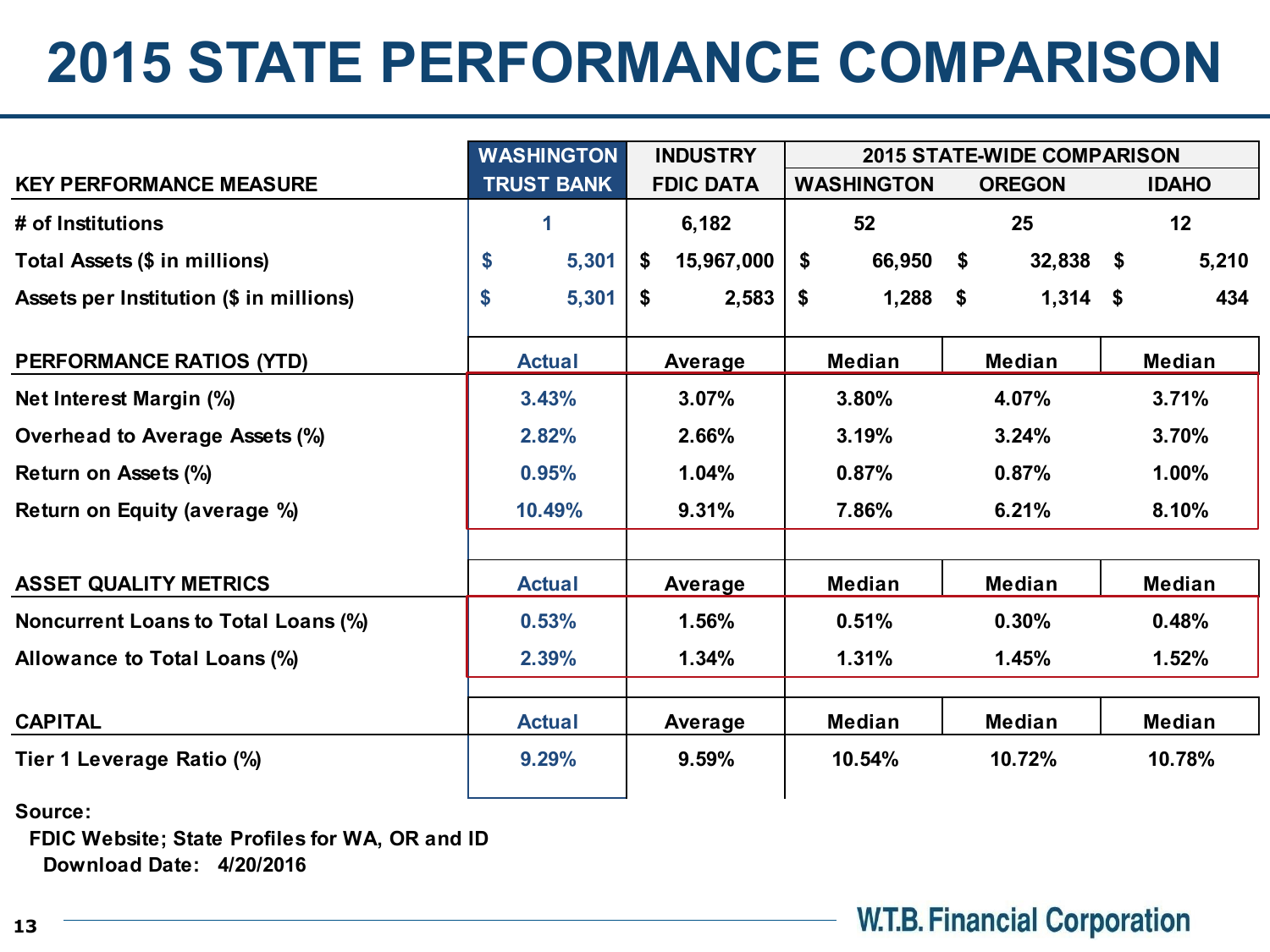### **FOCUS ON WTBFC**

### **COMPANY 2015 PERFORMANCE**

### **IN PERSPECTIVE**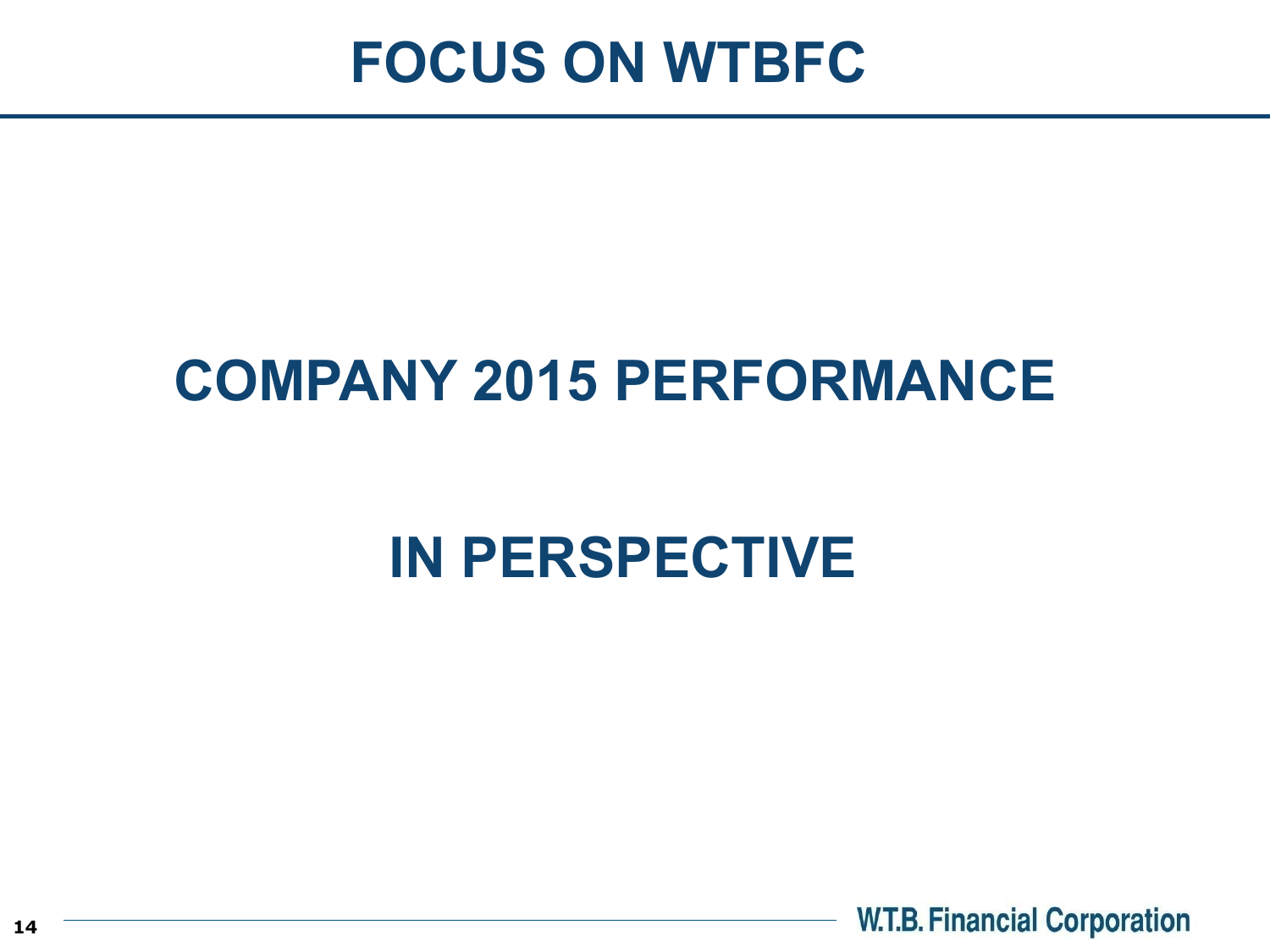

- **over past five years** • **Assets increased \$1.1 billion, or 27%**
- **Common shareholders' equity past five years increased \$123 million, or 36% over**
- **Common equity to assets grew 58 bps to 8.75% since 2011**

**\$19,571** 

**W.T.B. Financial Corporation** 

 • **All SBLF Capital has been redeemed**

**Equity**

**\$89,142 \$44,571** 

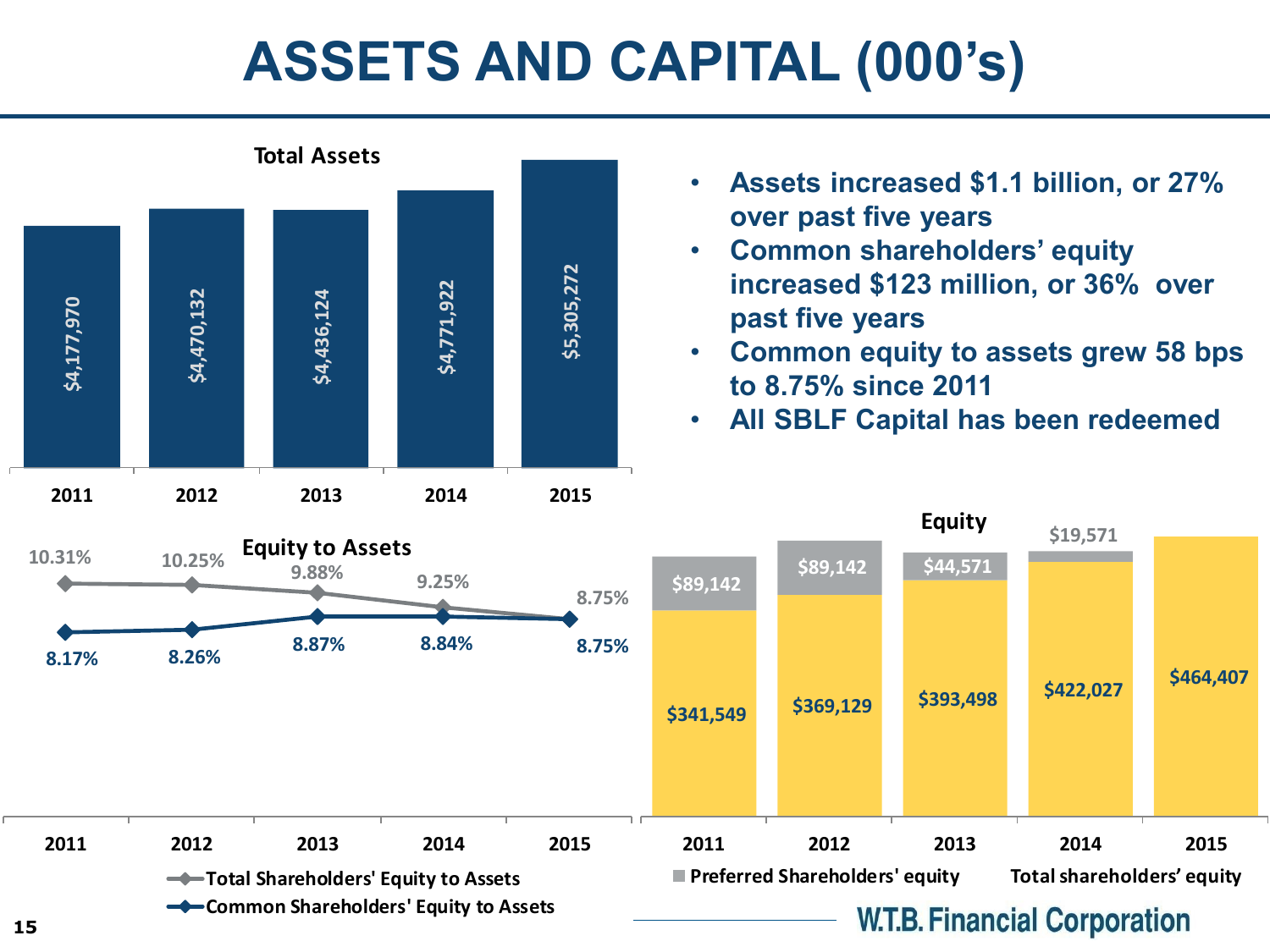### **INVESTABLE CASH AND SECURITIES TRENDS**



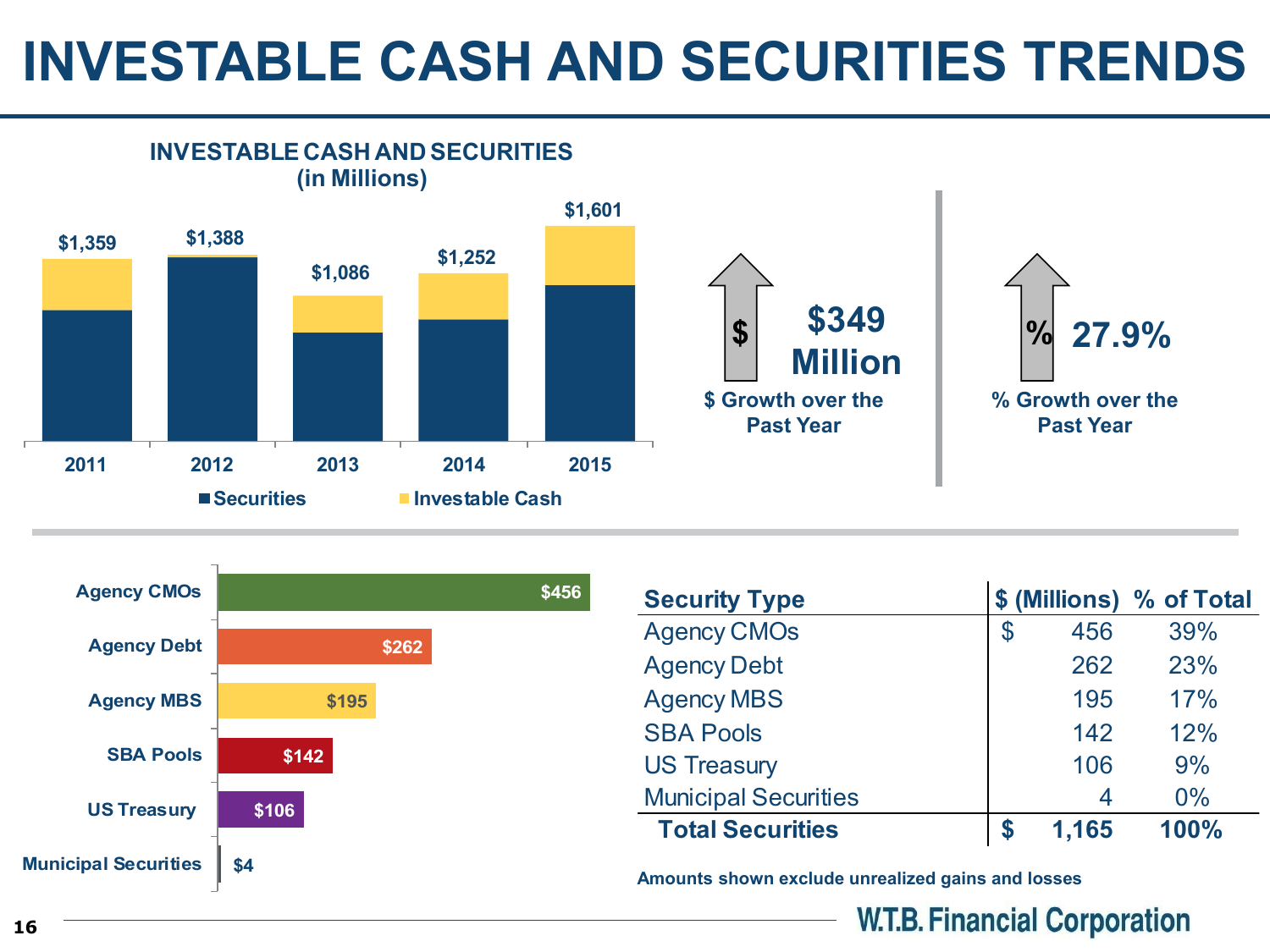### **DEPOSIT TRENDS**

**TOTAL DEPOSITS (in Millions)**





| <b>Deposit Type</b>               |             | \$ (Millions) % of Total |
|-----------------------------------|-------------|--------------------------|
| <b>Noninterest Bearing Demand</b> | \$<br>1,825 | 40%                      |
| <b>Savings and MMDA</b>           | 1,651       | 36%                      |
| <b>Interest Checking</b>          | 723         | 16%                      |
| <b>Certificates of Deposit</b>    | 342         | 8%                       |
| <b>Total Deposits</b>             | 4,541       | 100%                     |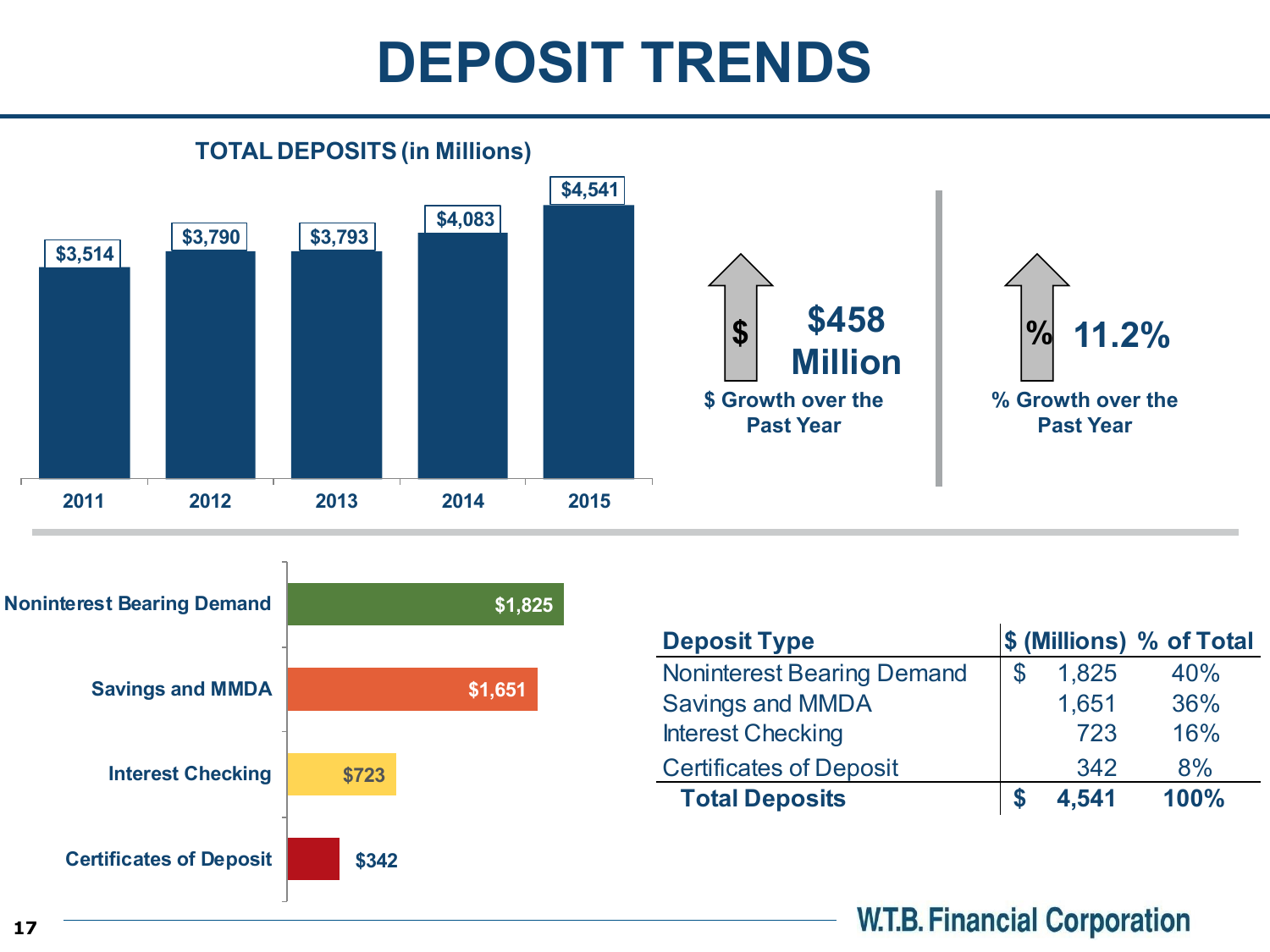### **LOAN TRENDS**

**TOTAL LOANS (in Millions)**



| <b>Commercial Real Estate</b>       |       | \$1,136 | <b>Loan Type</b>                    |                            |       | \$ (Millions) % of Total |
|-------------------------------------|-------|---------|-------------------------------------|----------------------------|-------|--------------------------|
| <b>Commercial &amp; Industrial</b>  |       | \$1,108 | <b>Commercial Real Estate</b>       | $\boldsymbol{\mathsf{\$}}$ | 1,136 | 32%                      |
| <b>Residential Real Estate</b>      | \$599 |         | <b>Commercial &amp; Industrial</b>  |                            | 1,108 | 31%                      |
|                                     |       |         | <b>Residential Real Estate</b>      |                            | 599   | 17%                      |
| <b>Construction and Development</b> | \$389 |         | <b>Construction and Development</b> |                            | 389   | 11%                      |
|                                     |       |         | Agricultural                        |                            | 206   | 6%                       |
| <b>Agricultural</b>                 | \$206 |         | <b>Consumer Loans</b>               |                            | 95    | 2%                       |
| <b>Consumer Loans</b>               | \$95  |         | <b>Held for Sale</b>                |                            | 24    | 1%                       |
|                                     |       |         | <b>Total Loans</b>                  | \$                         | 3,557 | 100%                     |
| <b>Held for Sale</b>                | \$24  |         |                                     |                            |       |                          |
|                                     |       |         |                                     |                            |       |                          |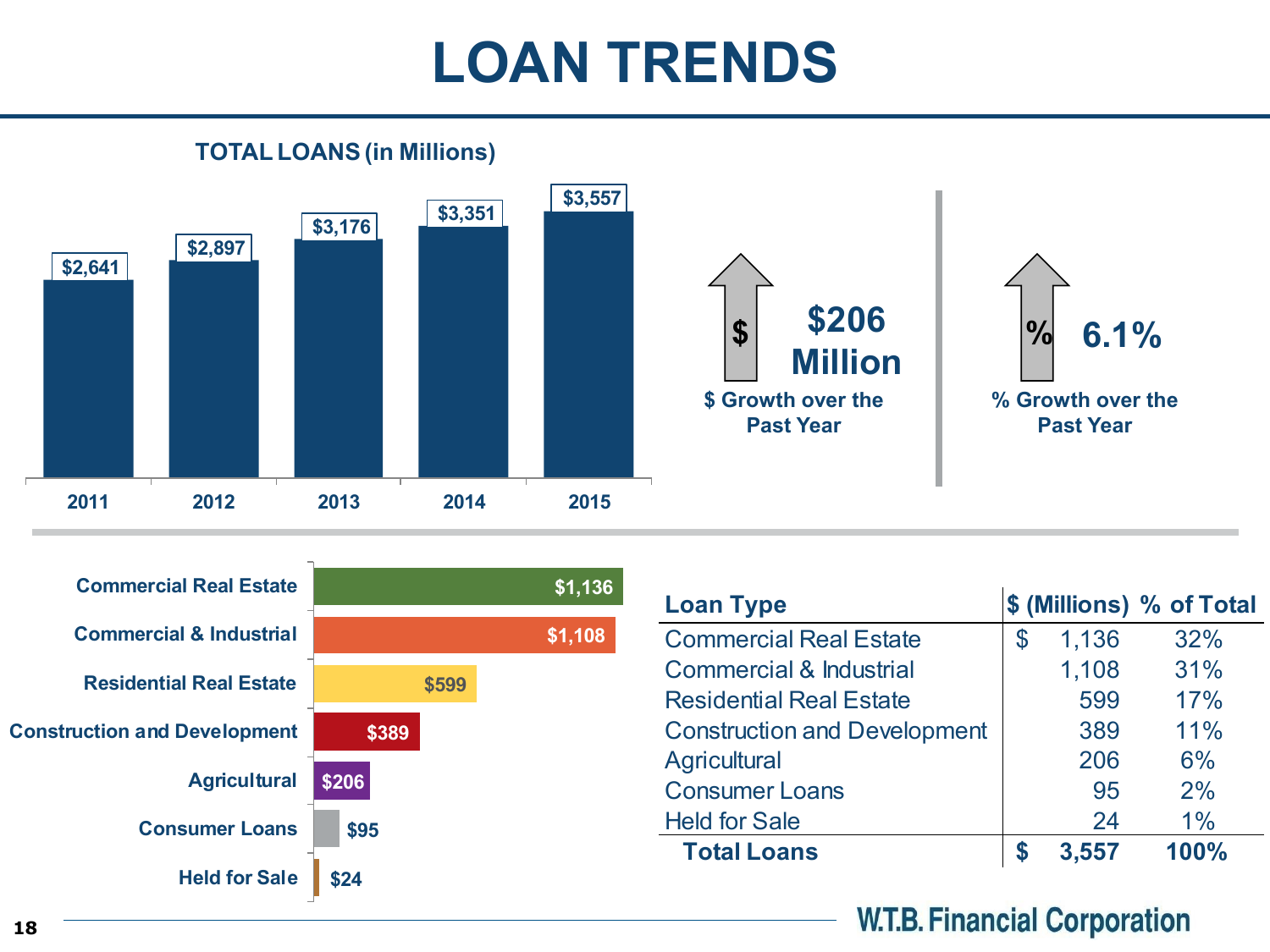

**WTBFC Regulatory Capital Position (000's)**





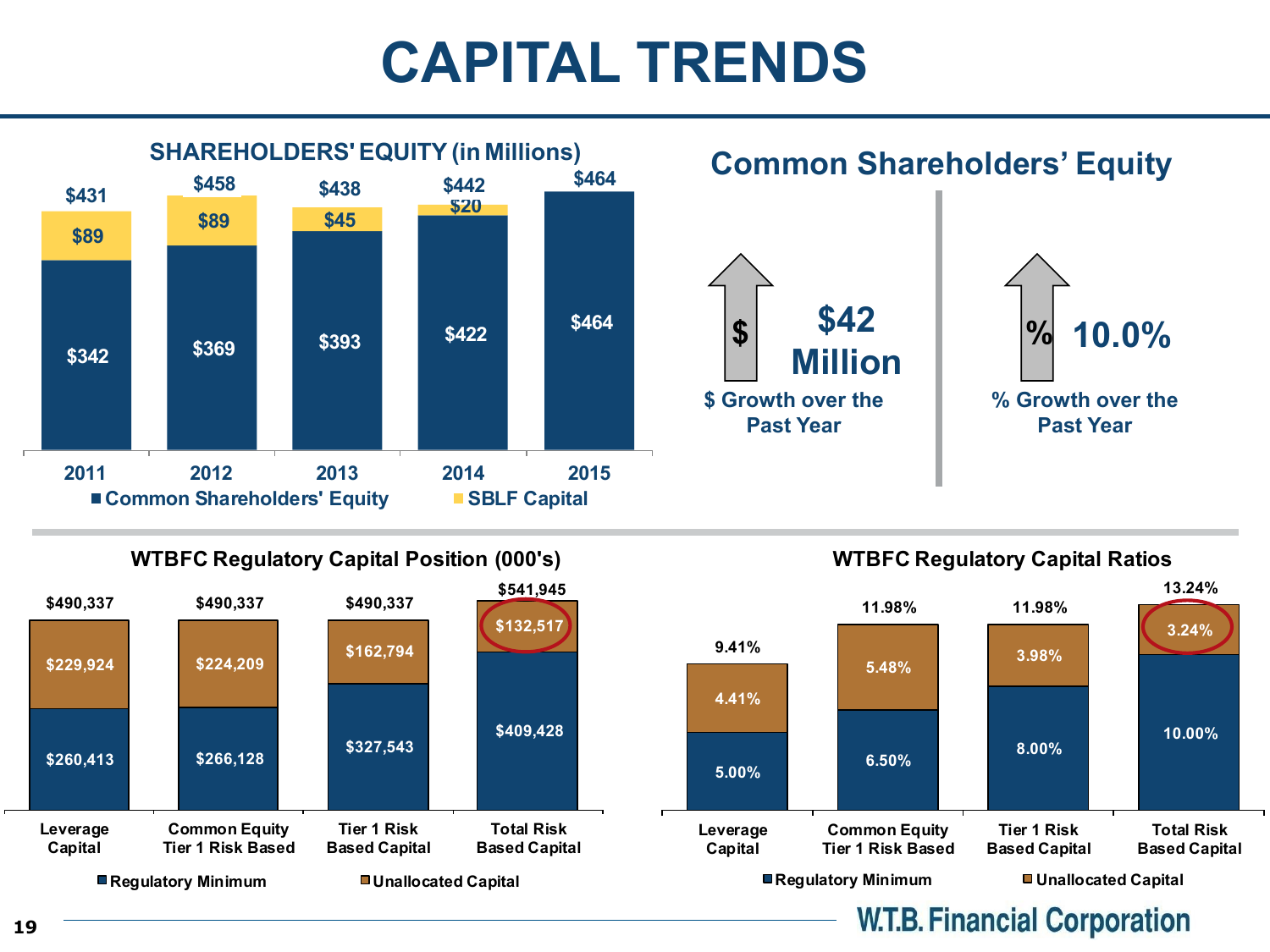### **ASSET QUALITY HAS NORMALIZED (000's)**



### **historically low levels The Bank's problem assets have declined significantly to**

 **position has grown, maintaining The Bank's loan loss reserve** 

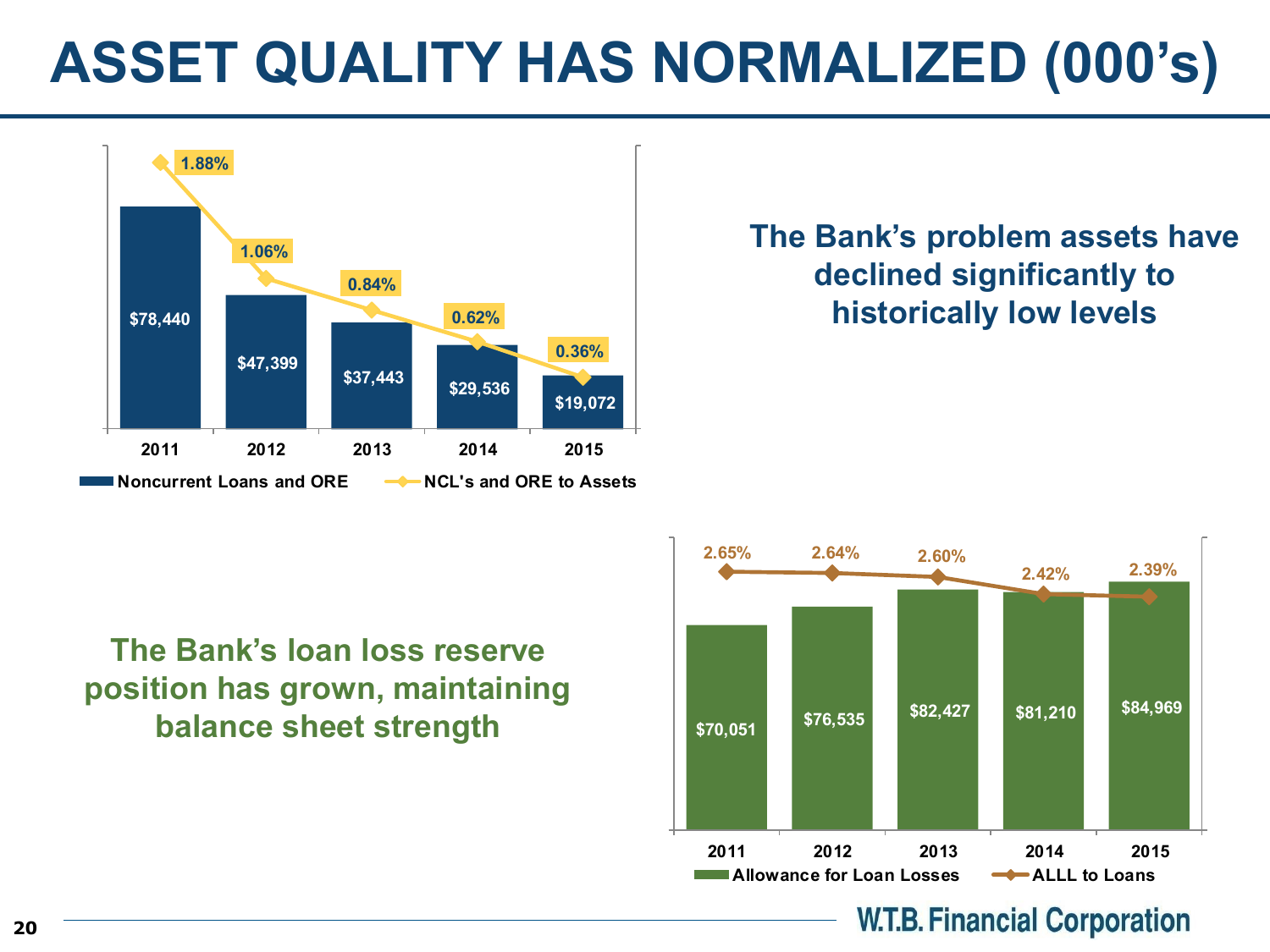### **WMAS AND TRUST: KEY BUSINESS LINE**<br>
Wealth Management and Advisory Services, including Trust Powers<br>
• \$4.4 billion portfolio of assets<br>
• Growth in managed assets of \$127 million, or 5.1%

 **Wealth Management and Advisory Services, including Trust Powers**

- **\$4.4 billion portfolio of assets**
	- **Growth in managed assets of \$127 million, or 5.1%**
- **Fee income based business**
- **Recurring revenue stream**
- **Diversifies revenue base**
- **Opportunity to broaden relationship with customers**
- **Off-balance sheet based business line**
	- **Capital neutral/Capital efficient**
	- **Profitability enhances ROA and ROE**
- **Competitive advantage for high value and affluent customers**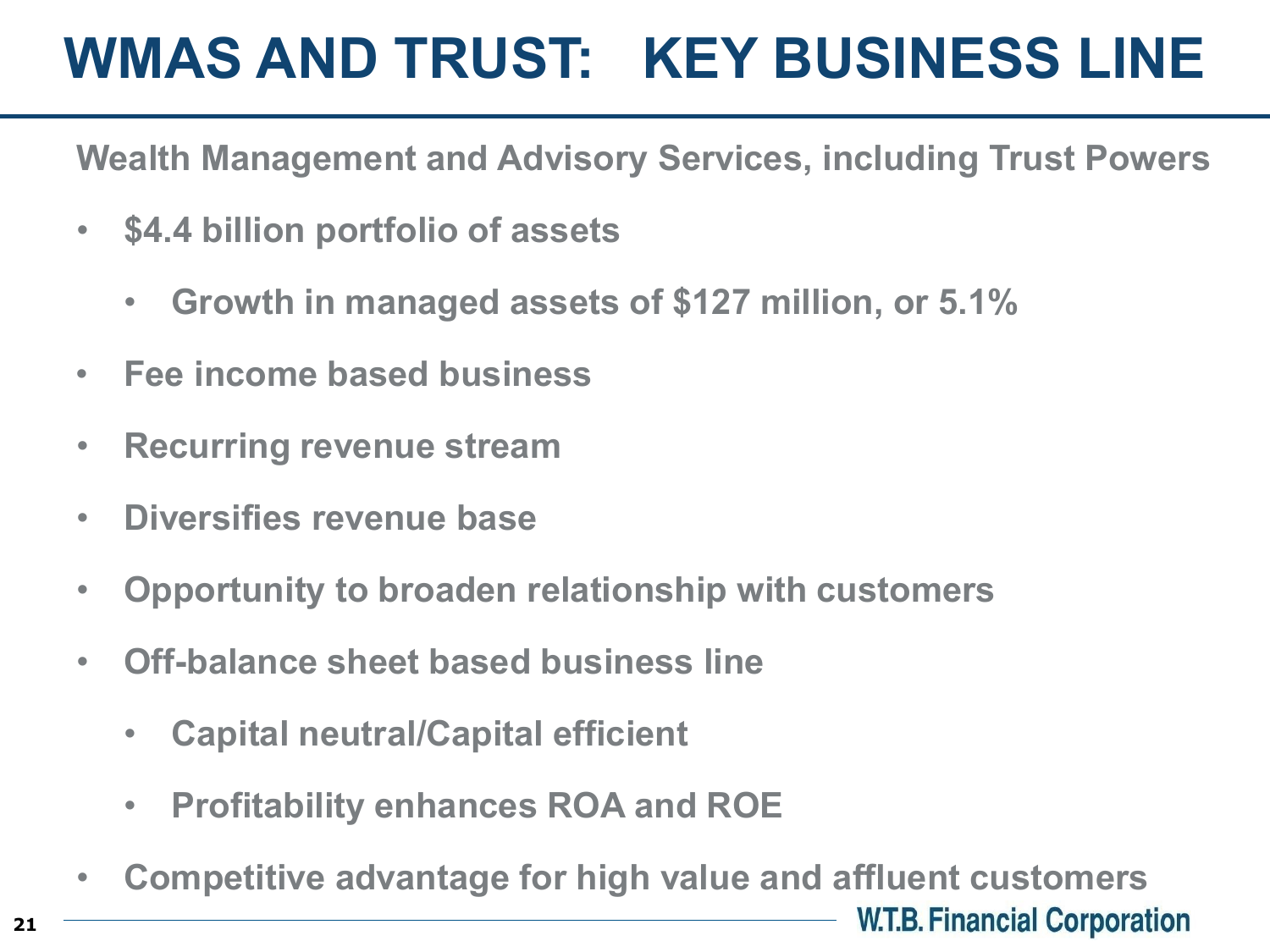### **INCOME STATEMENT TRENDS**

|                           | <b>Years Ended December 31,</b> |   |         |               |          |
|---------------------------|---------------------------------|---|---------|---------------|----------|
| Income Statement (000's)  | 2014                            |   | 2015    | \$ Difference | % Change |
| Net interest revenue      | \$<br>155,835                   | D | 163,801 | \$<br>7,966   | 5.1%     |
| Provision for loan losses | 6,000                           |   | 2,667   | (3, 333)      | $-55.6%$ |
| Total noninterest revenue | 44,498                          |   | 48,857  | 4,359         | 9.8%     |
| Total noninterest expense | 130,542                         |   | 140,369 | 9,827         | 7.5%     |
| Income taxes              | 21,927                          |   | 23,262  | 1,335         | 6.1%     |
| Net income                | \$<br>41,864                    |   | 46,360  | 4,496         | 10.7%    |

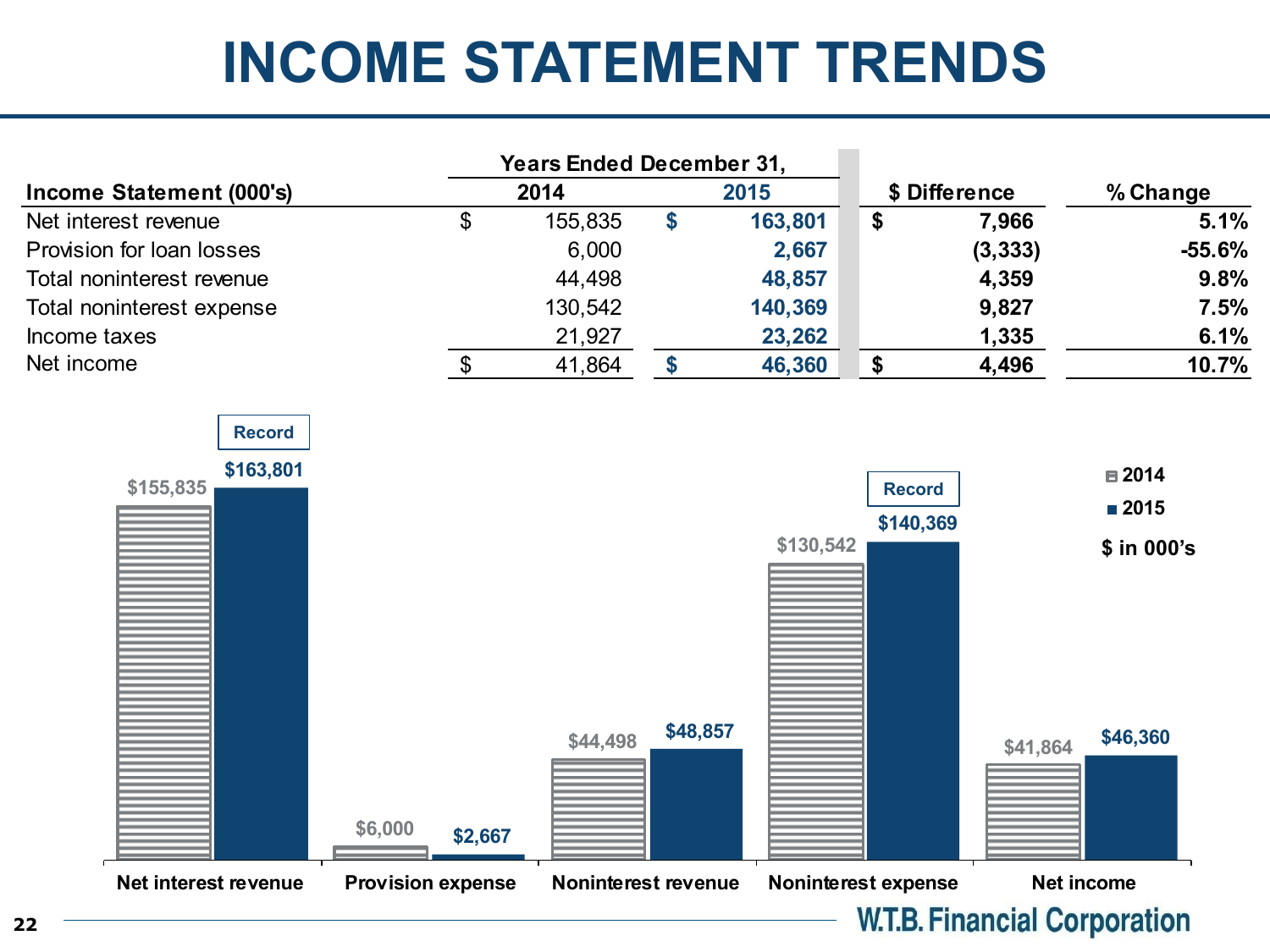### **FINANCIAL PERFORMANCE METRICS**

|                                       | For the Year |        |                   |  |
|---------------------------------------|--------------|--------|-------------------|--|
| <b>Performance Metric</b>             | 2014         | 2015   | <b>Difference</b> |  |
| Return on average assets              | 0.92%        | 0.94%  | 0.02%             |  |
| Return on shareholders' equity        | 9.14%        | 10.12% | 0.98%             |  |
| Margin on average earning assets      | 3.57%        | 3.42%  | $-0.15%$          |  |
| Noninterest expense to average assets | 2.87%        | 2.83%  | $-0.04%$          |  |
| Noninterest revenue to average assets | 0.98%        | 0.99%  | 0.01%             |  |
| <b>Efficiency ratio</b>               | 64.7%        | 65.6%  | 0.90%             |  |

**Return on Average Assets**



**Return on Average Total Equity**

**Contract** 

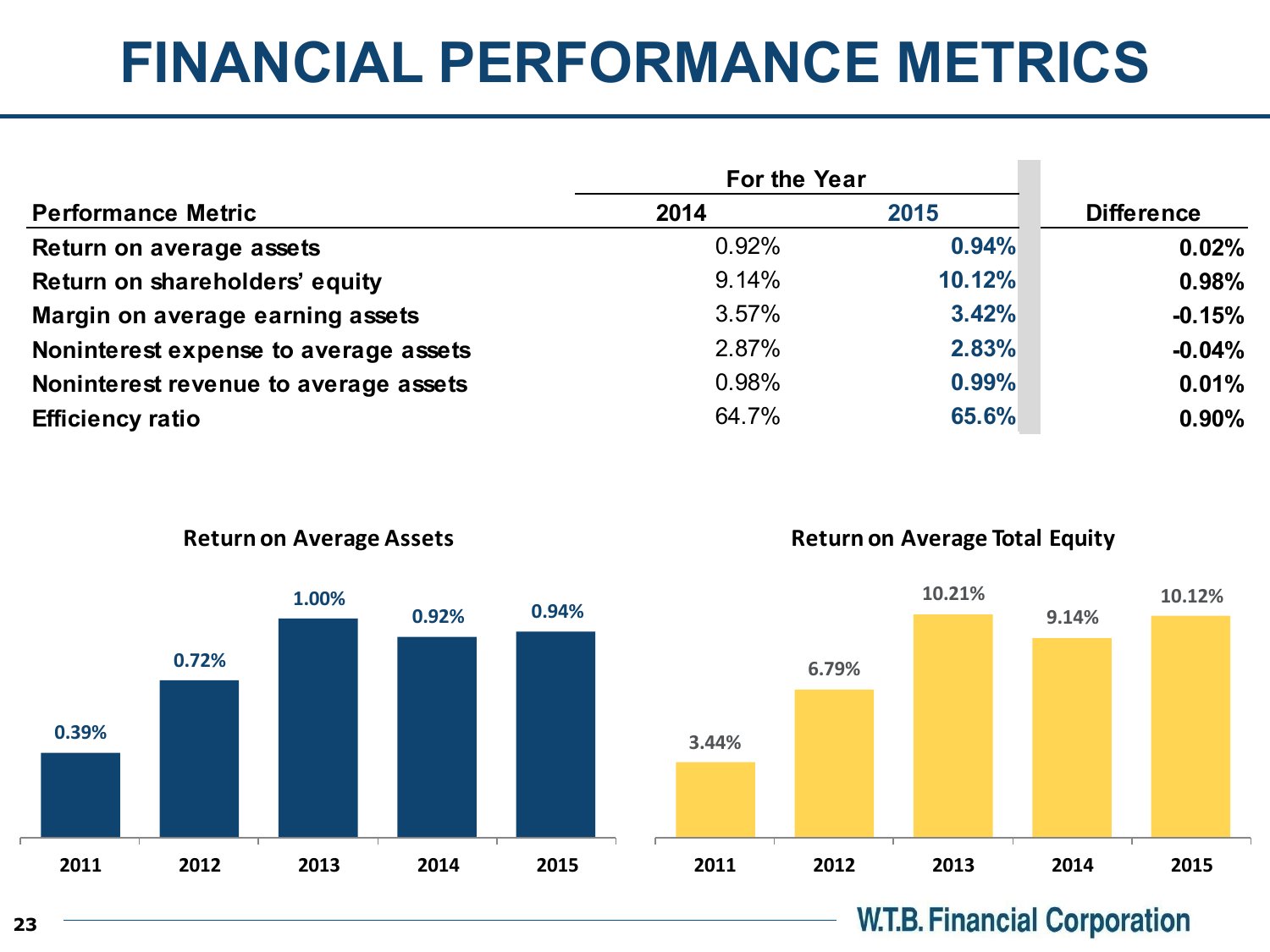### **KEY SHAREHOLDER VALUE METRICS**

| <u>UITAINEI IVEDEN VALUE METINGU</u>           |    |                                 |    |        |    |               |          |  |
|------------------------------------------------|----|---------------------------------|----|--------|----|---------------|----------|--|
|                                                |    | <b>Years Ended December 31,</b> |    |        |    |               |          |  |
| Income (000's) and Per Share Data              |    | 2014                            |    | 2015   |    | \$ Difference | % Change |  |
| Net Income                                     | \$ | 41,864                          | \$ | 46,360 | \$ | 4,496         | 10.7%    |  |
| <b>Preferred Stock Dividends</b>               |    | 418                             |    | 142    |    | (276)         | $-66.0%$ |  |
| Net Income Available to Common Shareholders \$ |    | 41,446                          |    | 46,218 |    | 4,772         | 11.5%    |  |
| <b>Diluted Earnings per Common Share</b>       | \$ | 16.21                           | \$ | 18.01  | \$ | 1.80          | 11.1%    |  |
| <b>Dividends per Common Share</b>              | \$ | 2.40                            | \$ | 2.72   | \$ | 0.32          | 13.3%    |  |
| <b>Book Value per Common Share</b>             | \$ | 164.93                          | \$ | 180.79 | \$ | 15.86         | 9.6%     |  |



**Net Income Available to Common Shareholders**





**Diluted Earnings per Common Share** 

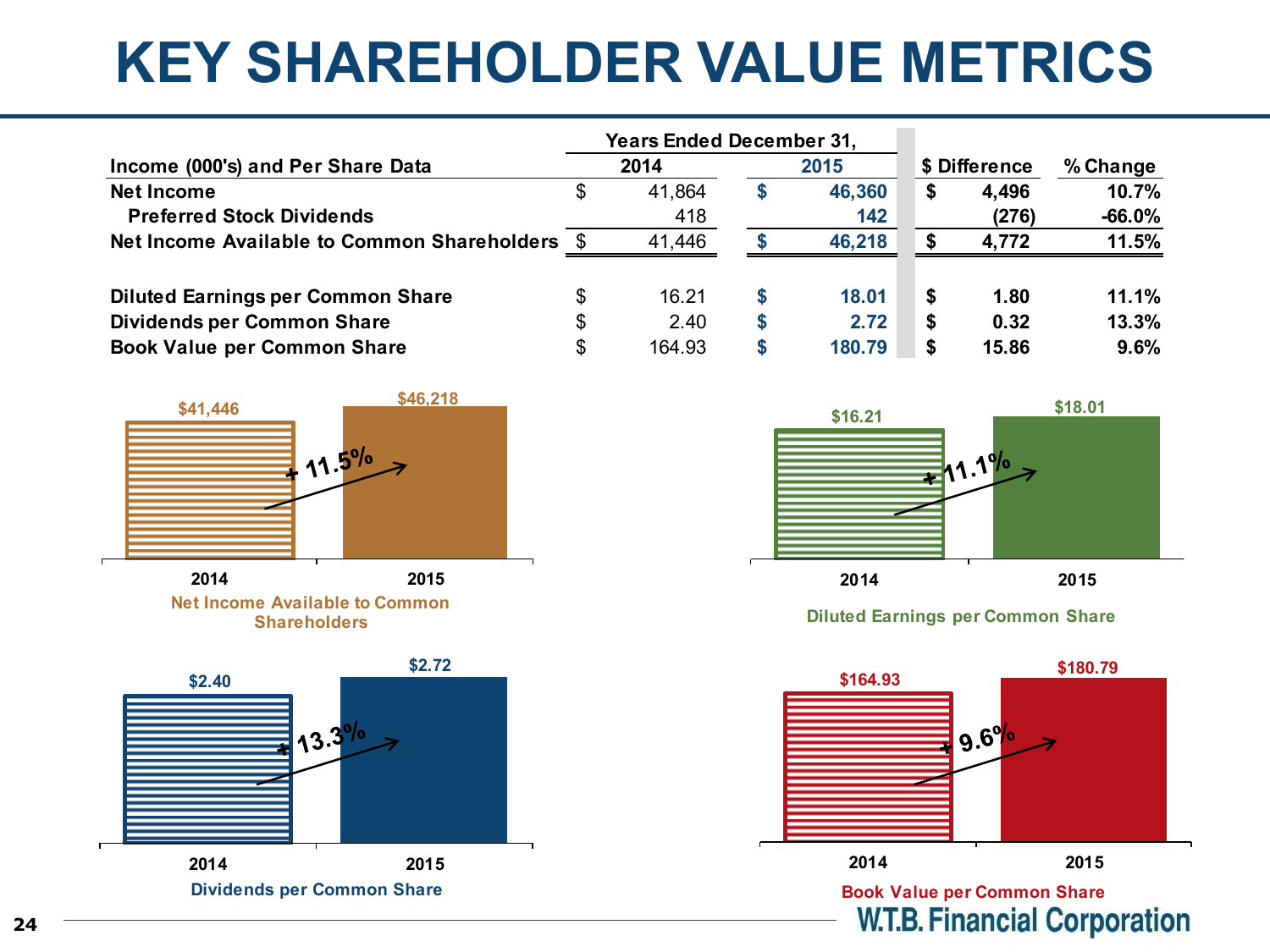# **OUTLOOK ~ 2016 AND BEYOND**<br>
In economic recovery continues<br>
policies (Fed/Global) major force on capital ma<br>
cro risks and market volatility remain a concern<br>
arkets are providing opportunities<br>
atory expectations elevate

- • **Uneven economic recovery continues**
	- **CB policies (Fed/Global) major force on capital markets**
	- **Macro risks and market volatility remain a concern**
- **Our markets are providing opportunities**
- **Regulatory expectations elevated and expensive**
- **Uncertainty around rates elevates IRR management**
- **Banking industry remains highly competitive**
- **Competitive landscape evolves/consolidation accelerated pace**
- **Technology reshaping the industry**
- **Performance is largely loan growth/rate dependent**
- **WTBFC has capacity to serve/grow customers**
- **WTBFC positioned for future**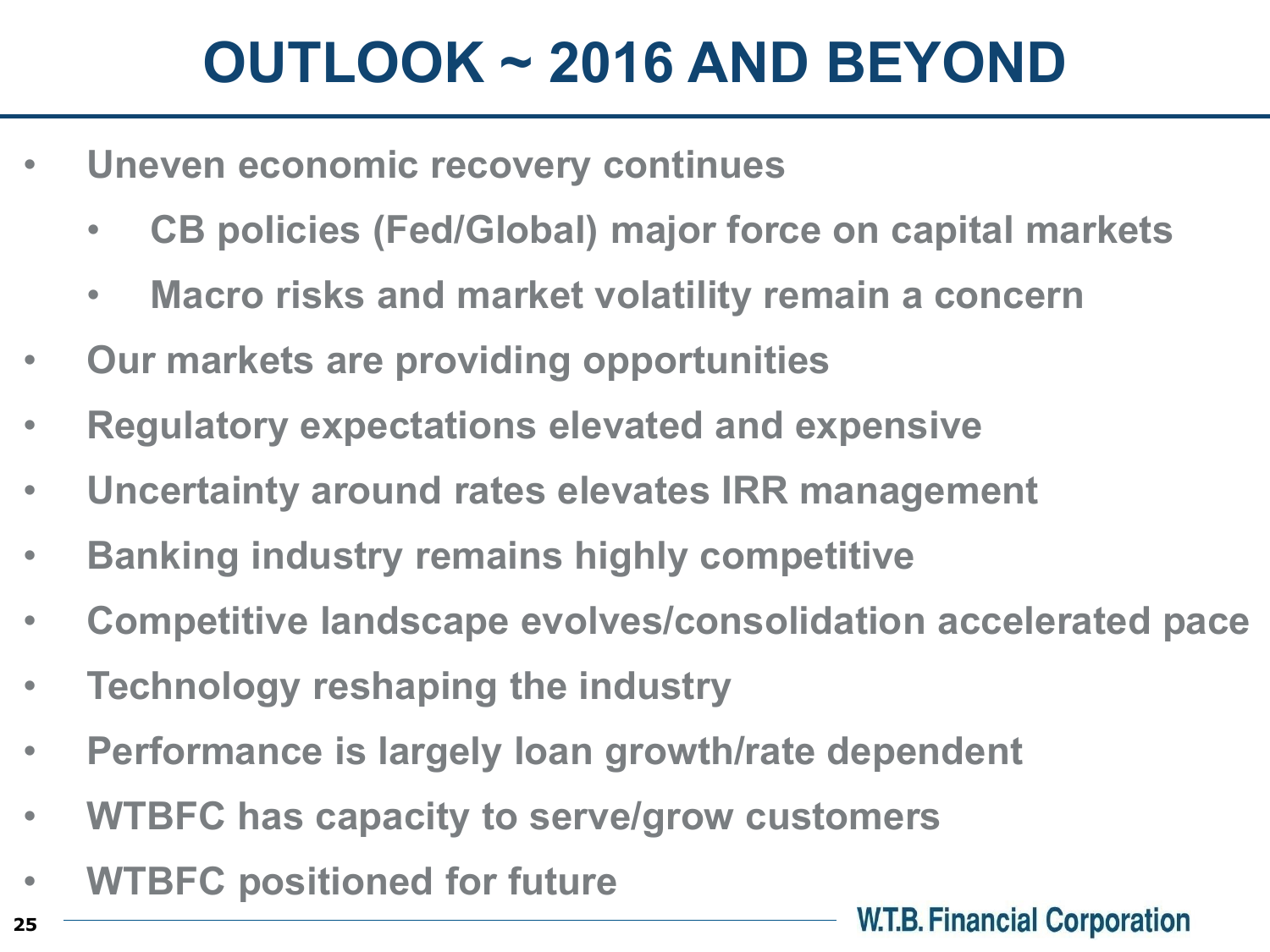## **KEY PRIORITIES**<br>
Neet strength and conservative<br>
licy shifts/macro events<br>
landscape<br>
mer experience<br>
delivery<br>
nship banking model<br>
uality customers ~ teams ~ ban

### • **Strength**

- **Maintain balance sheet strength and conservative risk profile**
- **Position for Fed policy shifts/macro events**

### • **Adapt and evolve**

- **Shifting "FinTech" landscape**
- **Enhance the customer experience**
- **Excel on electronic delivery**
- **Discipline**
	- **Stay true to relationship banking model**
	- **Compete for high quality customers ~ teams ~ bankers**
	- **Be opportunistic and grow our business**
	- **Remain vigilant on cost structure, but still invest for future**

### • **Performance**

- **Improve core earnings/financial performance**
- **Manage capital wisely and deliver shareholder value**